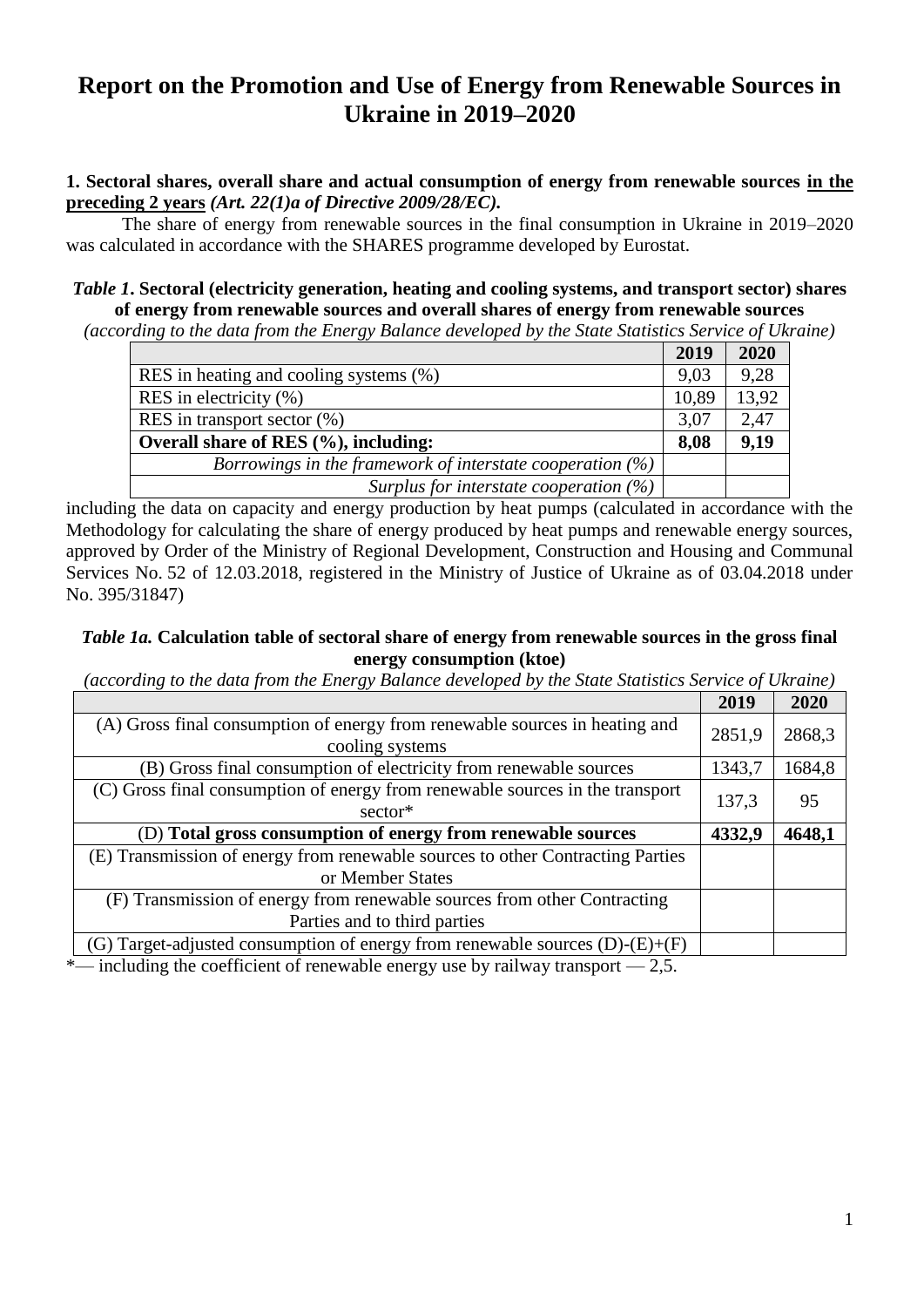*Table 1.b.* **Overall actual share (installed capacity, gross electricity generation) of each renewable energy technology of Ukraine to achieve the 2020 mandatory targets and indicative intermediate trajectory of achieving the share of energy from renewable sources in electricity generation**

|                                          |           | 2019                | 2020    |                     |  |
|------------------------------------------|-----------|---------------------|---------|---------------------|--|
|                                          | <b>MW</b> | <b>GWh</b>          |         |                     |  |
| Hydropower plants <sup>1</sup> :         | 6 3 5 4   | 7 8 5 4, 8          | 6362    | 7559                |  |
| non-storage $(2)$ :                      | 4844      | 6 508 (10865,3)     | 4847    | 6 002 (10 371,7)    |  |
| with a capacity of less than 1 MW        | 50        | 110                 | 52      | 90                  |  |
| with a capacity of $1-10MW$              | 64        | 132                 | 65      | 119                 |  |
| with a capacity of more than 10 MW       | 4730      | 6 2 6 6             | 4730    | 5793                |  |
| storage                                  | 1510      | 1346,8              | 1515    | 1557                |  |
| mixed <sup>3</sup>                       |           |                     |         |                     |  |
| Geothermal power plants                  |           |                     |         |                     |  |
| Solar power plants:                      | 5478      | 2932,8              | 6873    | 5 9 6 9,4           |  |
| photovoltaic                             | 5478      | 2932,8              | 6873    | 5 969,4             |  |
| concentrated solar power plants          |           |                     |         |                     |  |
| Tidal, wave, ocean power plants          |           |                     |         |                     |  |
| Wind power plants $(^4)$ :               | 1170      | 2 020, 2 (1994, 3)  | 1314    | 3270,6 (3007,3)     |  |
| onshore                                  | 1170      | 2 020, 2(1994, 3)   | 1314    | 3270,6 (3007,3)     |  |
| offshore                                 |           |                     |         |                     |  |
| Biomass:                                 | 181       | 406,9               | 212     | 755,4               |  |
| solid                                    | 95        | 194,9               | 109     | 284                 |  |
| biogas                                   | 86        | 212,0               | 103     | 471,4               |  |
| bioliquids                               |           |                     |         |                     |  |
| <b>TOTAL</b> (including normalization)   | 13 183    | 13 214,7 (17 546,1) | 14761   | 17 554,4 (21 924,1) |  |
| Without pumped hydroelectric energy      | 11 673    | 11 867,9 (16 199,3) | 13 24 6 | 15 997,4 (20 103,8) |  |
| storage (PHES) (including normalization) |           |                     |         |                     |  |
| of which combined heat and power (CHP)   |           |                     |         |                     |  |

*(according to the data from the Energy Balance developed by the State Statistics Service of Ukraine)*

not including renewable energy installations located in the occupied territory of the Autonomous Republic of Crimea, the total capacity of which is 494.87 MW, of which: solar power plants — 407.09 MW, wind power plants — 87.768 MW.

.  $\overline{a}$ 

<sup>1</sup> Normalized according to Directive 2009/28/EC and Eurostat methodology.

<sup>&</sup>lt;sup>2</sup> Normalized according to Directive 2009/28/EC and Eurostat methodology.

 $3 \text{ According to the new Eurostat methodology.}$ 

<sup>&</sup>lt;sup>4</sup> Normalized according to Directive 2009/28/EC and Eurostat methodology.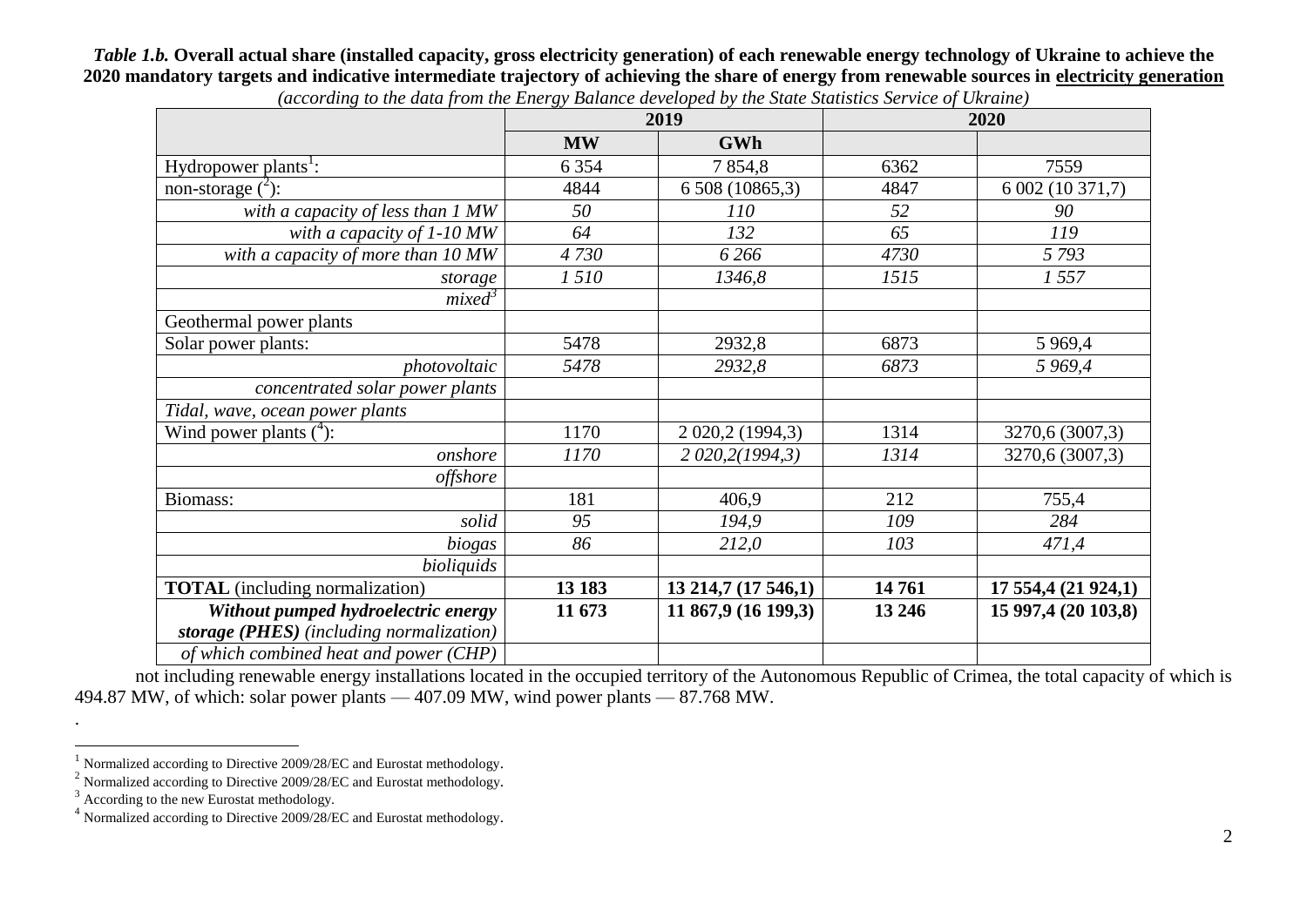*Table* 1c. Overall actual share (final energy consumption<sup>5</sup>) of each renewable energy **technology of Ukraine to achieve the 2020 mandatory targets and indicative intermediate trajectory of achieving the share of energy from renewable sources in heating and cooling systems (ktoe)**

*(according to the data from the Energy Balance developed by the State Statistics Service of Ukraine)*

|                                              | 2019   | 2020   |
|----------------------------------------------|--------|--------|
| Geothermal energy (other than heat pumps)    |        |        |
| Solar energy                                 | 0,6    | 0,6    |
| Biomass:                                     | 2783,3 | 2816,1 |
| solid                                        | 2762,6 | 2796,7 |
| biogas                                       | 20,7   | 19,4   |
| bioliquids                                   |        |        |
| Renewable energy from heat pumps, including: | 68,0   | 51,7   |
| - aerothermal                                |        |        |
| - geothermal                                 | 37,9   | 36,2   |
| - hydrothermal                               | 18,8   | 9,7    |
|                                              | 11,3   | 5,8    |
| <b>TOTAL</b>                                 | 2851,9 | 2868,3 |
| of which in centralized systems              |        |        |
| biomass in private households                | 1857,1 | 1891,6 |

*Table 1d.* **Overall actual share of each renewable energy technology in** *[Contracting Party]* **to achieve the 2020 mandatory targets and indicative intermediate trajectory of achieving the share of energy from renewable sources in the transport sector (ktoe)**

*(according to the data from the Energy Balance developed by the State Statistics Service of* 

| Ukraine) |  |
|----------|--|
|          |  |

|                                                                                        | 2019         | 2020       |
|----------------------------------------------------------------------------------------|--------------|------------|
| Bioethanol/ethyl tertiary butyl ether produced from bioethanol                         | 88,1         | 51,1       |
| including biofuels under Art. 21.2                                                     |              |            |
| <i>including imported</i>                                                              |              |            |
| <b>Biodiesel</b>                                                                       |              |            |
| including biofuels under Art. 21.2                                                     |              |            |
| including imported                                                                     |              |            |
| Hydrogen from renewable sources                                                        |              |            |
| Electricity from renewable sources                                                     | 49,2 (109)   | 43,9 (97)  |
| (with 2.5 coefficient)                                                                 |              |            |
| including vehicular transport                                                          |              |            |
| Energy from renewable sources consumed by railway transport<br>(with 2.5 coefficients) | 39,9 (99,7)  | 35,4(88,5) |
| Energy from renewable sources consumed by other types of<br>transport                  | 9.3          | 8,5        |
| including non-vehicular transport                                                      |              |            |
| Other (biogas, vegetable oils, etc.) — specify                                         |              |            |
| including biofuels under Art. 21.2                                                     |              |            |
| <b>TOTAL</b> (with 2.5 coefficient for energy from renewable                           | 137,3(197.1) | 95 (148)   |
| sources consumed by railway transport)                                                 |              |            |

<sup>5</sup> Direct use and centralized systems according to Art. 5.4 of Directive 2009/28/EC.

 $\overline{a}$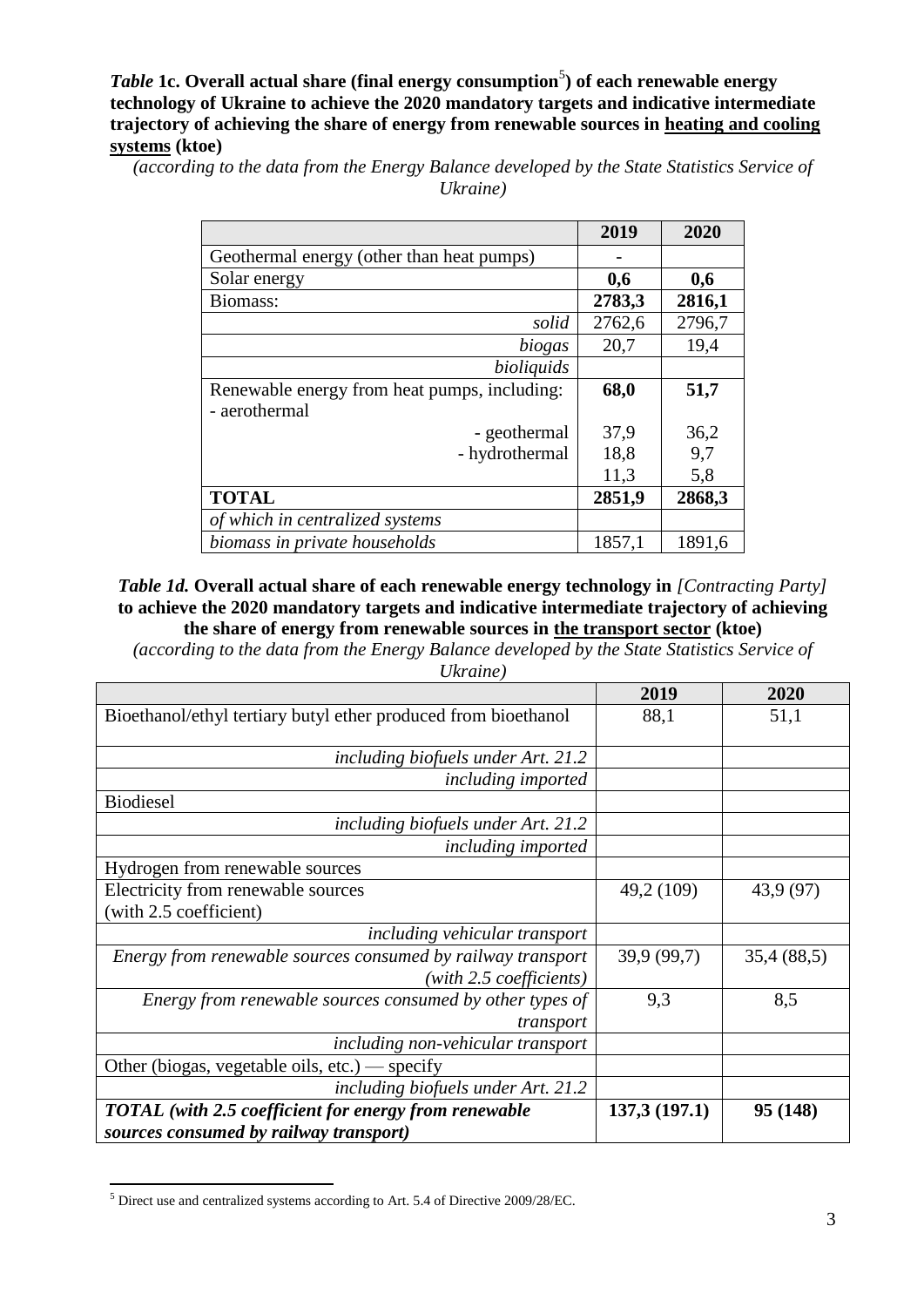**2. Actions taken in 2019–2020 and (or) planned at thee national level to promote the growth of energy generation from renewable sources, taking into account the indicative trajectory of achieving the national renewable energy targets set out in your National Renewable Energy Action Plan.** *(Art. 22(1)a of Directive 2009/28/EC)*

| <b>Action name and designation</b>                                                                                                                                                                                   | <b>Action type</b> | <b>Expected outcome</b>                                                                                                                                                                                                                                                                                                                                                                                                                                                           | <b>Target group and</b>                                                                                     | <b>Introduced or</b> | <b>Action start and</b>                                                                                                 |
|----------------------------------------------------------------------------------------------------------------------------------------------------------------------------------------------------------------------|--------------------|-----------------------------------------------------------------------------------------------------------------------------------------------------------------------------------------------------------------------------------------------------------------------------------------------------------------------------------------------------------------------------------------------------------------------------------------------------------------------------------|-------------------------------------------------------------------------------------------------------------|----------------------|-------------------------------------------------------------------------------------------------------------------------|
|                                                                                                                                                                                                                      |                    |                                                                                                                                                                                                                                                                                                                                                                                                                                                                                   | (or) type of activity                                                                                       | planned              | end                                                                                                                     |
|                                                                                                                                                                                                                      |                    | 2019                                                                                                                                                                                                                                                                                                                                                                                                                                                                              |                                                                                                             |                      |                                                                                                                         |
| The Law of Ukraine No. 2019-VIII<br>13.04.2017<br>"On"<br>Electricity<br>of<br>Market"                                                                                                                               | regulatory         | Introduction of an electricity<br>market.                                                                                                                                                                                                                                                                                                                                                                                                                                         | All<br>electricity<br>market players                                                                        | introduced           | into<br>Entered<br>force<br>on<br>11.06.2017<br>Introduction<br>of<br>electricity<br>an<br>market<br>from<br>01.07.2019 |
| The Law of Ukraine No. 2712 of<br>25.04.2019 "On Amendments to<br>Certain Laws of Ukraine<br>$\alpha$<br>Ensuring Competitive Conditions<br>for Electricity Production<br>from<br><b>Alternative Energy Sources"</b> | regulatory         | Providing state support to<br>economic entities in the field<br>of<br>renewable<br>energy<br>exclusively<br>through<br>quota<br>auctions, which will ensure the<br>development of alternative<br>energy in a more controlled<br>and efficient way and reduce<br>financial<br>burden<br>the<br>on<br>consumers, as well as<br>the<br>threat<br>of<br>violating<br>the<br>safety of<br>operational<br>the<br>United Energy Systems<br><sub>of</sub><br>Ukraine (UESU) in the future | Producers<br>of<br>electricity<br>from<br>renewable sources                                                 | introduced           | Entered<br>into<br>force<br>on<br>22.05.2019                                                                            |
| Resolution of the CMU No. 324 of<br>17.04.2019 "On the establishment of<br>state-owned enterprises "Guaranteed<br>Buyer" and "Market Operator",                                                                      | regulatory         | State-owned<br>enterprises<br>"Guaranteed<br>Buyer"<br>and<br>"Market<br>Operator"<br>were<br>established.<br>"Guaranteed<br>Buyer" and "Market Operator"<br>are the legal successors of the                                                                                                                                                                                                                                                                                      | Guaranteed<br>buyer,<br>Market operator,<br>Electricity producers<br>operating under the<br>feed-in tariff, | introduced           | Entered<br>into<br>force<br>on<br>20.04.2019                                                                            |

*Table 2***. Outline of key political actions and activities**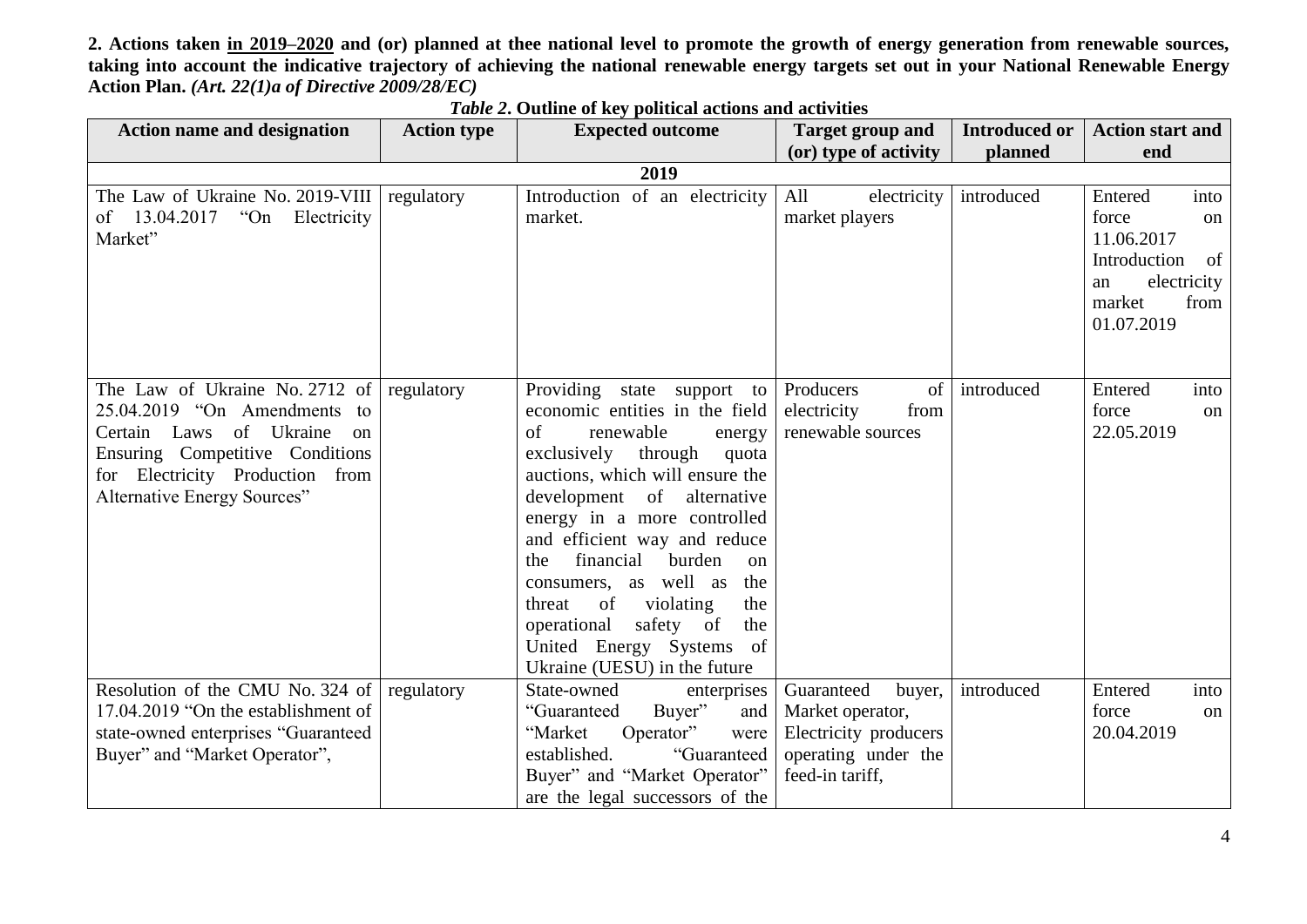|                                                                                                                                                                                                                                                              |            | property, rights and obligations<br>of the state-owned enterprise<br>"Energorynok" in accordance<br>with the distribution balance<br>sheets.                                                                                                                                                                                                                                                                                                                                          |                                                                                                                                  |            |                                |            |
|--------------------------------------------------------------------------------------------------------------------------------------------------------------------------------------------------------------------------------------------------------------|------------|---------------------------------------------------------------------------------------------------------------------------------------------------------------------------------------------------------------------------------------------------------------------------------------------------------------------------------------------------------------------------------------------------------------------------------------------------------------------------------------|----------------------------------------------------------------------------------------------------------------------------------|------------|--------------------------------|------------|
| Resolutions of the CMU No. 454 of<br>22.05.2019 "On approval of the<br>of<br>the<br>Charter<br>state-owned<br>enterprise "Guaranteed Buyer"" and<br>No. 455 of 22.05.2019 "On approval<br>of the Charter of the state-owned<br>enterprise "Market Operator"" | regulatory | Approval of the Charter of the<br>SoE<br>"Guaranteed<br>Buyer",<br>which is established to ensure<br>the purchase of all electricity<br>produced<br>at<br>electricity<br>generation facilities that use<br>alternative<br>energy<br>sources.<br>Approval of the Charter of the<br>SoE "Market Operator" in order<br>to ensure the functioning of the<br>"day-ahead"<br>and "intraday"<br>electricity markets, organization<br>of purchase and sale of<br>electricity in such markets. | Guaranteed<br>buyer,<br>Market operator<br>Electricity producers<br>operating under the<br>feed-in tariff,                       | introduced | Entered<br>force<br>01.06.2019 | into<br>on |
| Resolution of the CMU No. 1175 of<br>"On"<br>27.12.2019<br>introducing<br>competitive conditions to stimulate<br>electricity<br>production<br>from<br>alternative energy sources"                                                                            | regulatory | 1. Approval of the Procedure<br>for holding auctions for the<br>distribution of support quotas,<br>which defines the procedure for<br>preparing and holding<br>an<br>auction for the distribution of<br>support quotas to stimulate<br>electricity producers<br>from<br>alternative energy sources<br>2. Approval of the Procedure<br>for selection electronic platform<br>operators for holding auctions<br>for the distribution of support<br>quotas.                               | Economic<br>entities<br>intending to generate<br>and/or<br>generating<br>electricity<br>from<br>alternative<br>energy<br>sources | introduced | Entered<br>force<br>31.01.2020 | into<br>on |
| Resolution of the NEURC No. 641                                                                                                                                                                                                                              | regulatory | 1. Approval of the Procedure   Producers                                                                                                                                                                                                                                                                                                                                                                                                                                              | of 1                                                                                                                             | introduced | Entered                        | into       |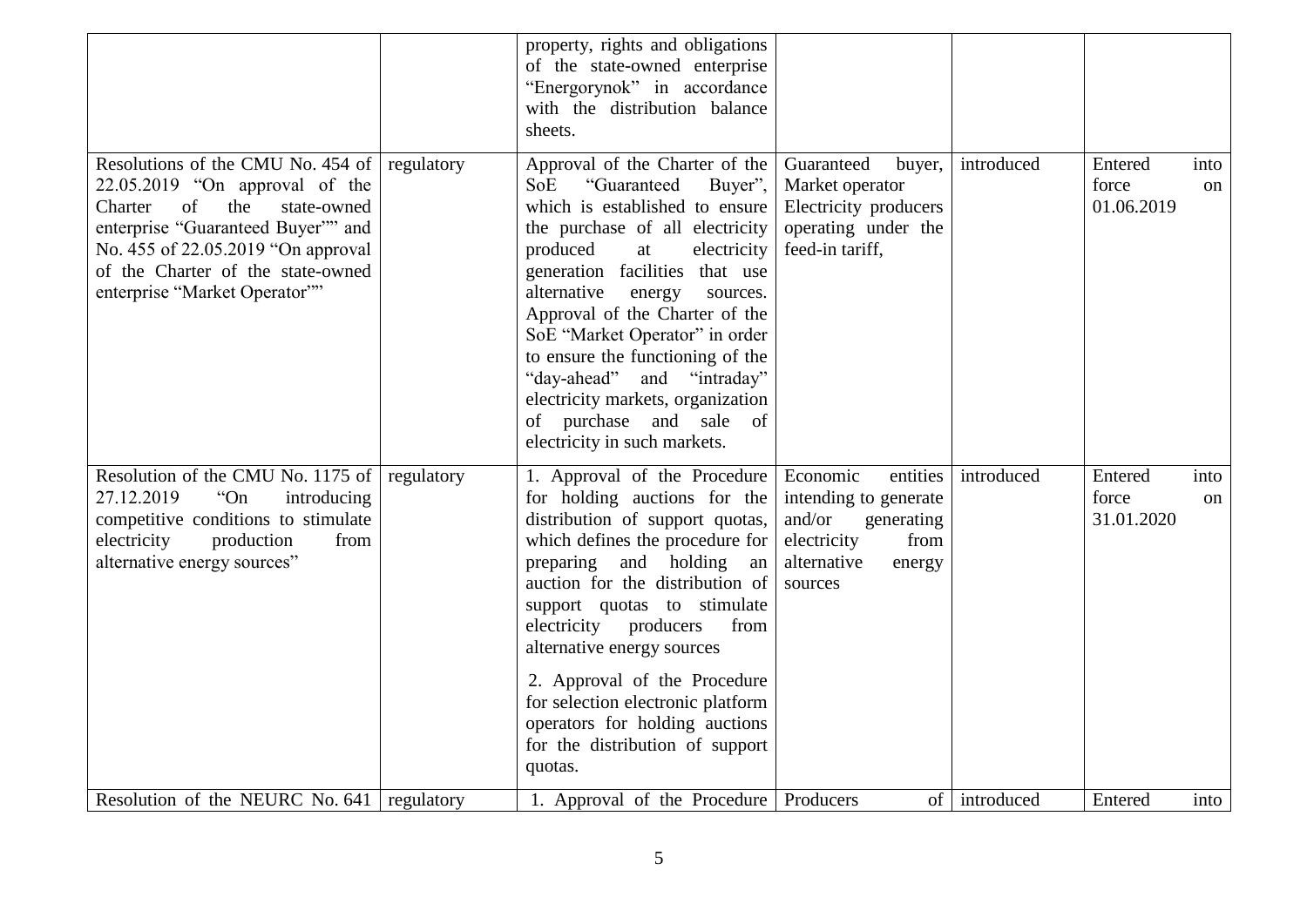| of 26.04.2019 "On approval of legal<br>and normative acts regulating<br>activities of a guaranteed buyer and<br>purchase of electricity at a feed-in<br>tariff and at an auction price"                                                                                                                                                                                                              |            | for purchase of electricity<br>produced<br>from<br>alternative<br>sources<br>energy<br>by<br>the<br>guaranteed buyer.<br>2. Approval of the Methodology<br>for preparing the guaranteed<br>buyer's<br>estimate,<br>which<br>regulates relations regarding<br>financing of the guaranteed<br>buyer's activities.<br>3. Approval of a Standard<br>contract for the purchase and<br>sale of electricity at a feed-in<br>tariff.<br>4. Approval of a Standard<br>service agreement to increase<br>share<br>of<br>electricity<br>the<br>from<br>production<br>alternative<br>sources. | electricity operating<br>under the feed-in<br>tariff,<br>potential<br>producers,<br>auction<br>winners, guaranteed<br>buyer, suppliers of<br>electricity<br>performing<br>a<br>function<br>of<br>a<br>universal<br>service<br>suppliers (hereinafter<br>USP),<br>transmission system<br>operators<br>(hereinafter - TSO)<br>and<br>commercial<br>metering<br>administrators. |            | force<br>01.07.2019            | <sub>on</sub> |
|------------------------------------------------------------------------------------------------------------------------------------------------------------------------------------------------------------------------------------------------------------------------------------------------------------------------------------------------------------------------------------------------------|------------|----------------------------------------------------------------------------------------------------------------------------------------------------------------------------------------------------------------------------------------------------------------------------------------------------------------------------------------------------------------------------------------------------------------------------------------------------------------------------------------------------------------------------------------------------------------------------------|------------------------------------------------------------------------------------------------------------------------------------------------------------------------------------------------------------------------------------------------------------------------------------------------------------------------------------------------------------------------------|------------|--------------------------------|---------------|
| Resolution of the NEURC No. 1817<br>of 30.08.2019 "On approval of the<br>procedure for establishing, revising<br>and terminating the feed-in tariff for<br>electricity for economic entities,<br>electricity consumers, including<br>energy cooperatives and private<br>households<br>whose<br>electricity<br>generating installations<br>produce<br>electricity from alternative energy<br>sources" | Regulatory | Improving the Procedure for<br>establishing,<br>revising<br>and<br>terminating the feed-in tariff for<br>electricity for economic entities<br>and private households                                                                                                                                                                                                                                                                                                                                                                                                             | economic<br>entities,<br>electricity<br>consumers,<br>including<br>energy<br>cooperatives<br>and<br>private<br>households<br>whose<br>electricity<br>generating<br>installations produce<br>electricity<br>from<br>alternative<br>energy<br>sources                                                                                                                          | Introduced | Entered<br>force<br>15.09.2019 | into<br>on    |
| Resolution of the NEURC No. 2529<br>of 26.11.2019 "On approval of                                                                                                                                                                                                                                                                                                                                    | Regulatory | Applying a mechanism<br>to<br>stimulate electricity production   that have received a                                                                                                                                                                                                                                                                                                                                                                                                                                                                                            | Economic<br>entities                                                                                                                                                                                                                                                                                                                                                         | Introduced | Entered<br>force               | into<br>on    |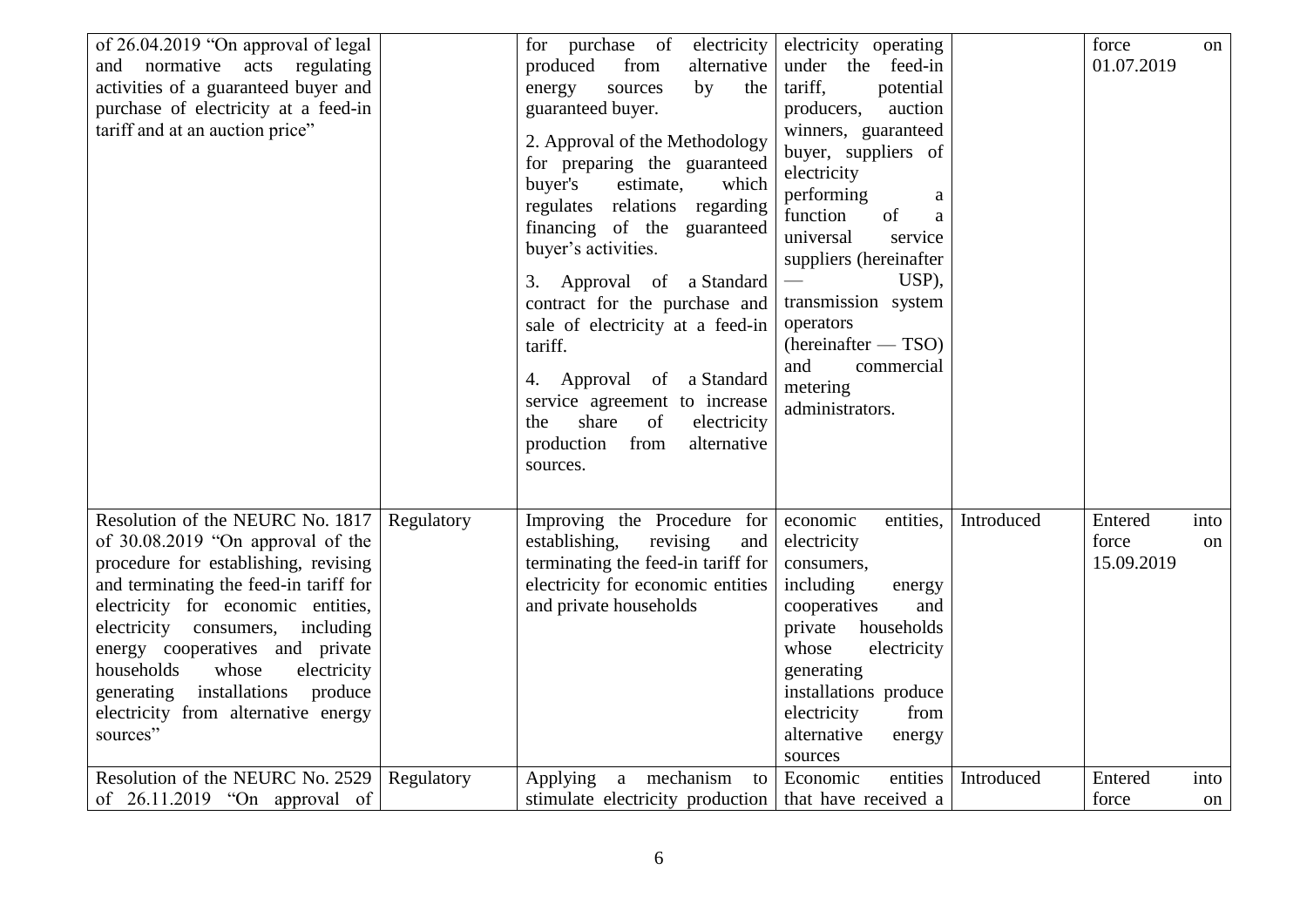| amendments to the Resolution of the<br>NEURC No. 2932 of 10.12.2015<br>"On approval of the Procedure for<br>determining the level of use of<br>Ukrainian-made equipment at power<br>facilities,<br>including<br>the<br>commissioned stages of construction<br>of power plants (start-up complexes)<br>that produce electricity from<br>alternative energy sources (except<br>blast furnace and coke oven gases,<br>and using hydropower — only<br>micro-, mini- and small hydropower<br>plants) and setting an appropriate<br>feed-in tariff premium |            | from RES in a form of a feed-in<br>tariff premium for economic<br>entities that have acquired the<br>right to support in electricity<br>production from alternative<br>energy sources as a result of the<br>auction for the distribution of<br>support quotas, as well as<br>bringing the current regulatory<br>act in compliance with the<br>current legislation and legal and<br>normative acts approved by the<br>NEURC. | license to pursue<br>economic activities<br>of<br>electricity<br>production<br>from<br>RES.                                                           |            | 06.12.2019                                    |
|------------------------------------------------------------------------------------------------------------------------------------------------------------------------------------------------------------------------------------------------------------------------------------------------------------------------------------------------------------------------------------------------------------------------------------------------------------------------------------------------------------------------------------------------------|------------|-----------------------------------------------------------------------------------------------------------------------------------------------------------------------------------------------------------------------------------------------------------------------------------------------------------------------------------------------------------------------------------------------------------------------------|-------------------------------------------------------------------------------------------------------------------------------------------------------|------------|-----------------------------------------------|
| Resolution of the NEURC No. 2802<br>of 13.12.2019 "On amendments to<br>the Resolution of the NEURC<br>No. 641 of 26 April 2019"                                                                                                                                                                                                                                                                                                                                                                                                                      | regulatory | Bringing in line with the<br>requirements of the Law of<br>Ukraine "On Amendments to<br>Certain Laws of Ukraine on<br>Ensuring<br>Competitive<br>Conditions<br>Electricity<br>for<br>Production from Alternative<br>Energy Sources" of 25.04.2019<br>No. 2712-VIII                                                                                                                                                          | Market<br>players:<br>producers,<br>guaranteed<br>buyer,<br>transmission system<br>operator.                                                          | introduced | <b>Entered</b> into<br>force on<br>28.12.2019 |
| Resolution of the NEURC No. 2803<br>of $13.12.2019$ "On approval of a<br>Standard contract for the purchase<br>and sale of electricity between the<br>guaranteed buyer and the economic<br>entity that according to the results of<br>the auction acquired the right to<br>support"                                                                                                                                                                                                                                                                  | Regulatory | Approval of a standard form of<br>the contract, which will be<br>concluded between the winner<br>of the auction for distribution of<br>support<br>and<br>quotas<br>the<br>guaranteed buyer                                                                                                                                                                                                                                  | Economic<br>entities<br>intending to generate<br>and/or<br>generating<br>electricity<br>from<br>alternative<br>energy<br>sources, guaranteed<br>buyer | introduced | Entered<br>into<br>force on<br>28.12.2019     |
| Resolution of the NEURC No. 2804<br>of 13.12.2019 "On approval of the<br>Procedure for the sale and metering<br>produced<br>of<br>electricity<br>by                                                                                                                                                                                                                                                                                                                                                                                                  | regulatory | Compliance with the Law of<br>Ukraine<br>No. 2712-VIII<br>of<br>25.04.2019 "On Amendments<br>to Certain Laws of Ukraine on                                                                                                                                                                                                                                                                                                  | Market<br>players:<br>consumers,<br>transmission system<br>operator, guaranteed                                                                       | introduced | Entered into<br>force on<br>28.12.2019        |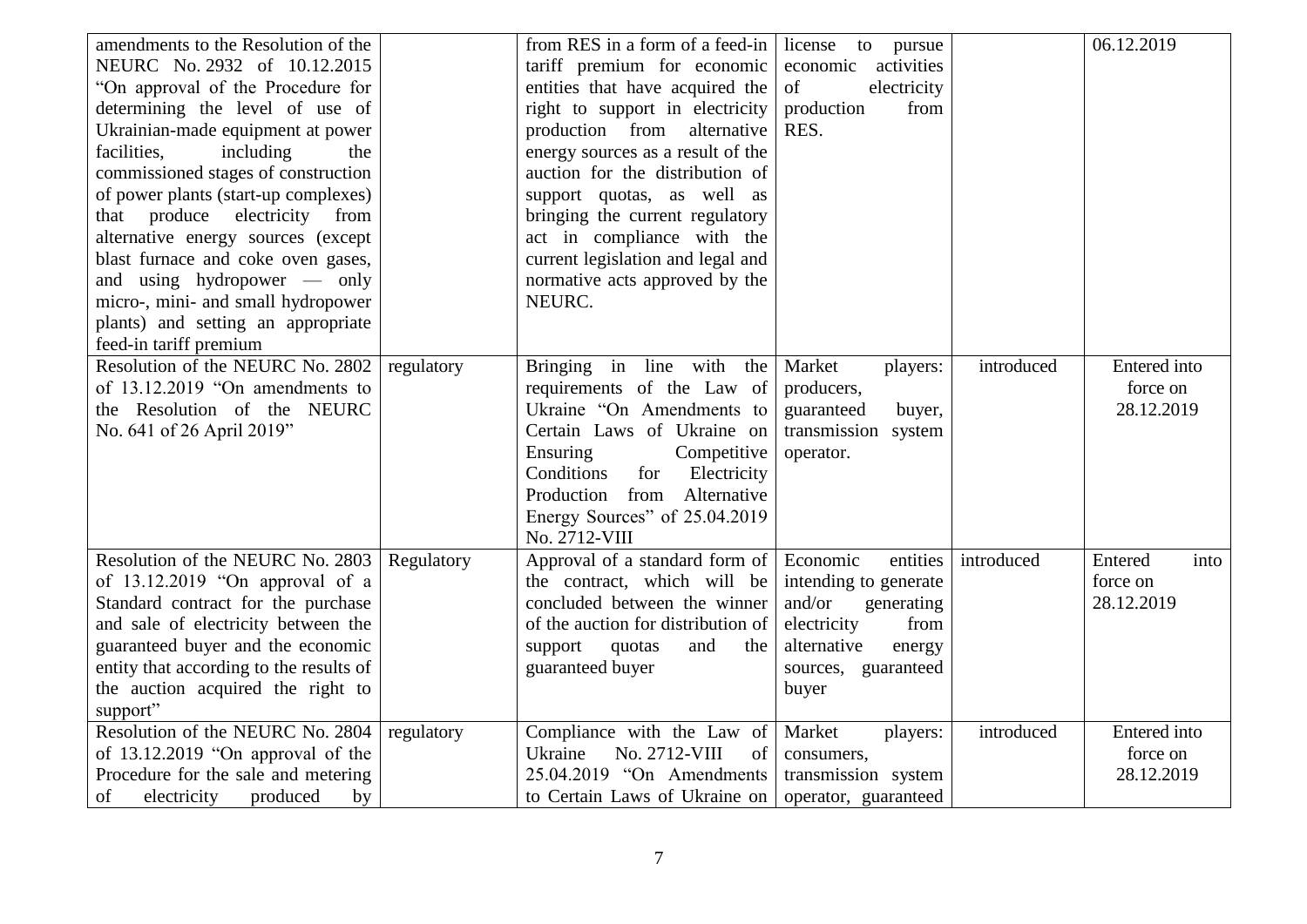| consumers, as well as payments for<br>it"                                                                                                                                                                                                                                                                                                                                                                                                                                                                                                                                                                                                                                             |                      | Ensuring<br>Competitive<br>Conditions<br>Electricity<br>for<br>from Alternative<br>Production<br>Sources"<br>Energy<br>and<br>determination of the order of<br>purchase and sale by the<br>guaranteed buyer of electricity<br>from consumers who have a<br>feed-in tariff, such electricity<br>metering, as well as payments<br>for it. | buyer.                                                                                                                                                                                                                                           |                      |                                                                  |
|---------------------------------------------------------------------------------------------------------------------------------------------------------------------------------------------------------------------------------------------------------------------------------------------------------------------------------------------------------------------------------------------------------------------------------------------------------------------------------------------------------------------------------------------------------------------------------------------------------------------------------------------------------------------------------------|----------------------|-----------------------------------------------------------------------------------------------------------------------------------------------------------------------------------------------------------------------------------------------------------------------------------------------------------------------------------------|--------------------------------------------------------------------------------------------------------------------------------------------------------------------------------------------------------------------------------------------------|----------------------|------------------------------------------------------------------|
| Loans"<br>"Warm<br>Government<br>Programme<br>thermal<br>State<br>for<br>support<br>modernization<br>of<br>residential<br>buildings in Ukraine<br>(Resolution of the Cabinet of<br>Ministers of Ukraine No. 1056 of<br>$17.10.2011$ "On some issues of<br>using funds in the field of energy<br>efficiency and energy saving", as<br>amended, as well as the Resolution<br>of the Cabinet of Ministers of<br>Ukraine No. 243 of 01.03.2010 "On<br>approval of the State target<br>economic programme of energy<br>efficiency and development of the<br>sphere of production of energy<br>carriers from renewable energy<br>resources and alternative types of<br>fuel for 2010-2020") | financial            | Encouraging the population to<br>implement<br>energy<br>efficient<br>measures                                                                                                                                                                                                                                                           | Manufacturers<br>and<br>of<br>suppliers<br>equipment<br>that<br>produce<br>thermal<br>from<br>energy<br>renewable<br>energy<br>sources, population,<br>association of co-<br>of multi-<br>owners<br>apartment buildings,<br>housing cooperatives | introduced           | Entered<br>into<br>force<br>on<br>06.05.2015<br>Valid until 2020 |
| International conference on<br>the<br>topic: "Auction support system for<br>renewable energy sector in Ukraine"                                                                                                                                                                                                                                                                                                                                                                                                                                                                                                                                                                       | awareness<br>raising | Introduction of a new auction<br>system in Ukraine to stimulate<br>the development of renewable                                                                                                                                                                                                                                         | Renewable energy<br>market players,<br>IRENA experts,                                                                                                                                                                                            | awareness<br>raising | 21.02.2019                                                       |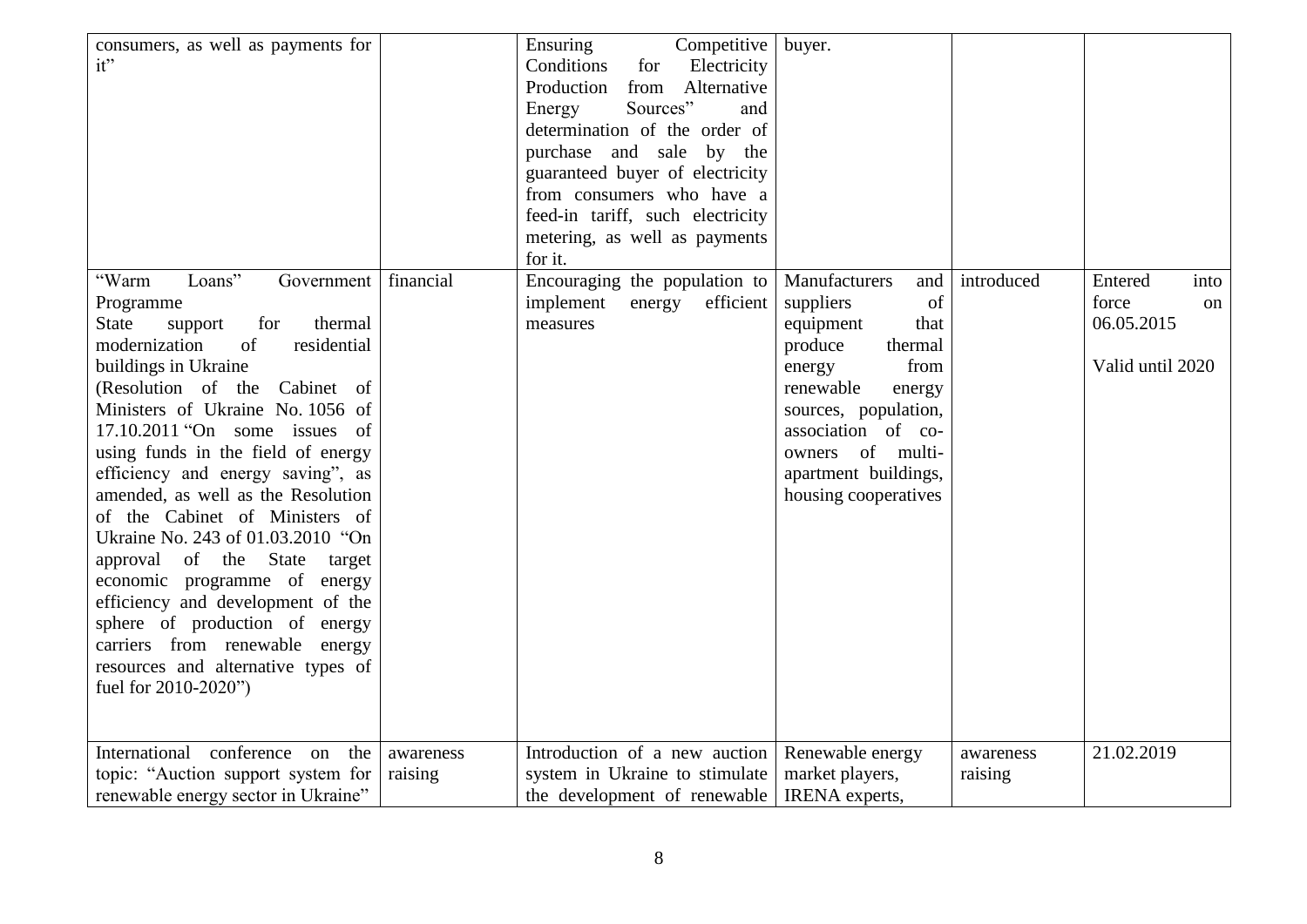|                                          |            | energy and its impact on the      | representatives of the |            |                        |
|------------------------------------------|------------|-----------------------------------|------------------------|------------|------------------------|
|                                          |            | country's economy.                | European               |            |                        |
|                                          |            |                                   | Commission, the        |            |                        |
|                                          |            |                                   | Energy Community,      |            |                        |
|                                          |            |                                   | the EBRD, the IFC      |            |                        |
|                                          |            |                                   | and other              |            |                        |
|                                          |            |                                   | international          |            |                        |
|                                          |            |                                   | organizations          |            |                        |
| Specialized exhibit dedicated to         | awareness  |                                   | - enterprises using    | awareness  | 04-07.06.2019          |
| alternative<br>energy<br>sources         | raising    | Enhancing awareness regarding     | renewable<br>energy    | raising    |                        |
| "Biofuels" within the framework of       |            | modern technologies, machinery    | sources,               |            |                        |
| XXXI International Agro-<br>the          |            | equipment for biofuel<br>and      | - enterprises          |            |                        |
| Industrial Exhibition "AGRO-2019"        |            | production                        | producing biological   |            |                        |
|                                          |            |                                   | feedstock              |            |                        |
|                                          |            |                                   | - academic             |            |                        |
|                                          |            |                                   | institutions           |            |                        |
| X International Renewable Energy         | awareness  | Formation of social               | Investors, end         | awareness  | 28.11.2019             |
| <b>Investment Forum</b>                  | raising    | consciousness in a society to the | consumers, public      | raising    |                        |
|                                          |            | need for efficient use of fuel    | authorities            |            |                        |
|                                          |            | and energy resources and          | (production of energy  |            |                        |
|                                          |            | renewable energy sources.         | from renewable         |            |                        |
|                                          |            |                                   | sources and            |            |                        |
|                                          |            |                                   | alternative fuels).    |            |                        |
|                                          |            | 2020                              |                        |            |                        |
| The Law of Ukraine No. 466-IX of         | financial  | power equipment                   | Economic entities      | introduced | Entered<br>into        |
| 16.01.2020 "On Amendments to the         |            | for solar and wind power plants   | intending to generate  |            | force<br>on            |
| Tax Code of Ukraine on Improving         |            | is excluded from the list of      | and/or generating      |            | 23.05.2020             |
| Tax Administration,                      |            | goods whose import into the       | electricity from       |            |                        |
| <b>Eliminating Technical and Logical</b> |            | customs territory of Ukraine is   | alternative energy     |            |                        |
| Inconsistencies in Tax                   |            | exempt from the value added       | sources                |            |                        |
| Legislation"                             |            | tax.                              |                        |            |                        |
| Memorandum of Understanding on           | regulatory | Holding successful negotiations   | Investors, public      | introduced | Entered<br>into        |
| the Settlement of Problematic Issues     |            | as a result of which compromise   | authorities            |            | force<br><sub>on</sub> |
| in the Renewable Energy Sector in        |            | agreements have been reached      |                        |            | 10.06.2020             |
| Ukraine                                  |            | between public authorities and    |                        |            |                        |
|                                          |            | investors in the renewable        |                        |            |                        |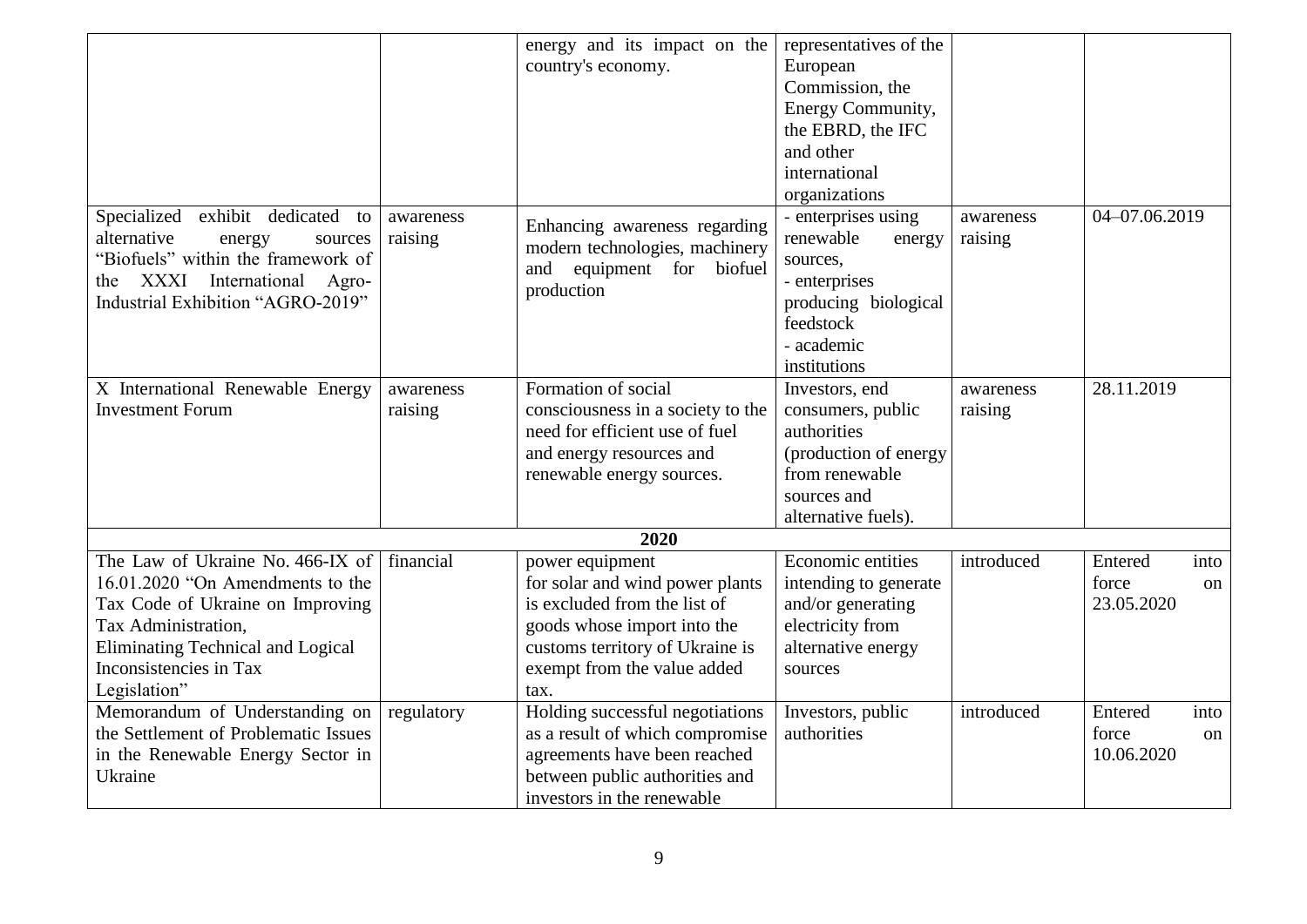| The Law of Ukraine No. 810-IX of<br>$21.07.2020$ "On Amendments to<br>of Ukraine<br>Certain Laws<br><sub>on</sub><br>Improving<br>the Conditions<br>for                                                                  | regulatory | energy sector, the key ones of<br>which are:<br>consent on the part of investors<br>to voluntary reduction of feed-<br>in tariffs, limitation of terms of<br>commissioning of SPPs under<br>feed-in tariff, strengthening of<br>responsibility for imbalances;<br>ensuring on the part of the state<br>of stable current payments,<br>repayment of accumulated debt,<br>the invariability of legislation<br>and further development of the<br>RES industry on a competitive<br>basis, including through<br>auctions and the introduction of<br>market models of RES in the<br>electricity market.<br>Implementation at the<br>legislative level of the terms of<br>the Memorandum of<br>Understanding on the | Producers of energy<br>from alternative<br>energy sources<br>operating under the                                                                  | introduced | Entered<br>force<br>01.08.2020    | into<br>on |
|--------------------------------------------------------------------------------------------------------------------------------------------------------------------------------------------------------------------------|------------|--------------------------------------------------------------------------------------------------------------------------------------------------------------------------------------------------------------------------------------------------------------------------------------------------------------------------------------------------------------------------------------------------------------------------------------------------------------------------------------------------------------------------------------------------------------------------------------------------------------------------------------------------------------------------------------------------------------|---------------------------------------------------------------------------------------------------------------------------------------------------|------------|-----------------------------------|------------|
| Supporting<br>the<br>Electricity<br>Production from Alternative Energy<br>Sources"                                                                                                                                       |            | <b>Settlement of Problematic</b><br>Issues in the Renewable Energy<br>Sector in Ukraine.                                                                                                                                                                                                                                                                                                                                                                                                                                                                                                                                                                                                                     | feed-in tariff,<br>electricity consumers,<br>guaranteed buyer,<br>transmission system<br>operator                                                 |            |                                   |            |
| Resolution<br>of the<br>Cabinet<br>of<br>Ministers of Ukraine No. 887 of<br>28.09.2020 "On amending<br>the<br>Procedure for conducting electronic<br>auctions for the sale of electricity<br>under bilateral agreements" | regulatory | Creating conditions for the sale<br>by a guaranteed buyer of<br>electricity produced from<br>alternative energy sources,<br>under bilateral agreements at<br>electronic auctions directly to<br>consumers.                                                                                                                                                                                                                                                                                                                                                                                                                                                                                                   | Producers of energy<br>from alternative<br>energy sources<br>operating under the<br>feed-in tariff,<br>guaranteed buyer,<br>electricity consumers | introduced | Entered<br>force on<br>29.09.2020 | into       |
| Resolution of the NEURC No. 548<br>of 03.03.2020                                                                                                                                                                         | regulatory | procedure for issuing,<br>the<br>renewing, suspending, revoking                                                                                                                                                                                                                                                                                                                                                                                                                                                                                                                                                                                                                                              | All<br>electricity                                                                                                                                | introduced | Entered<br>force on               | into       |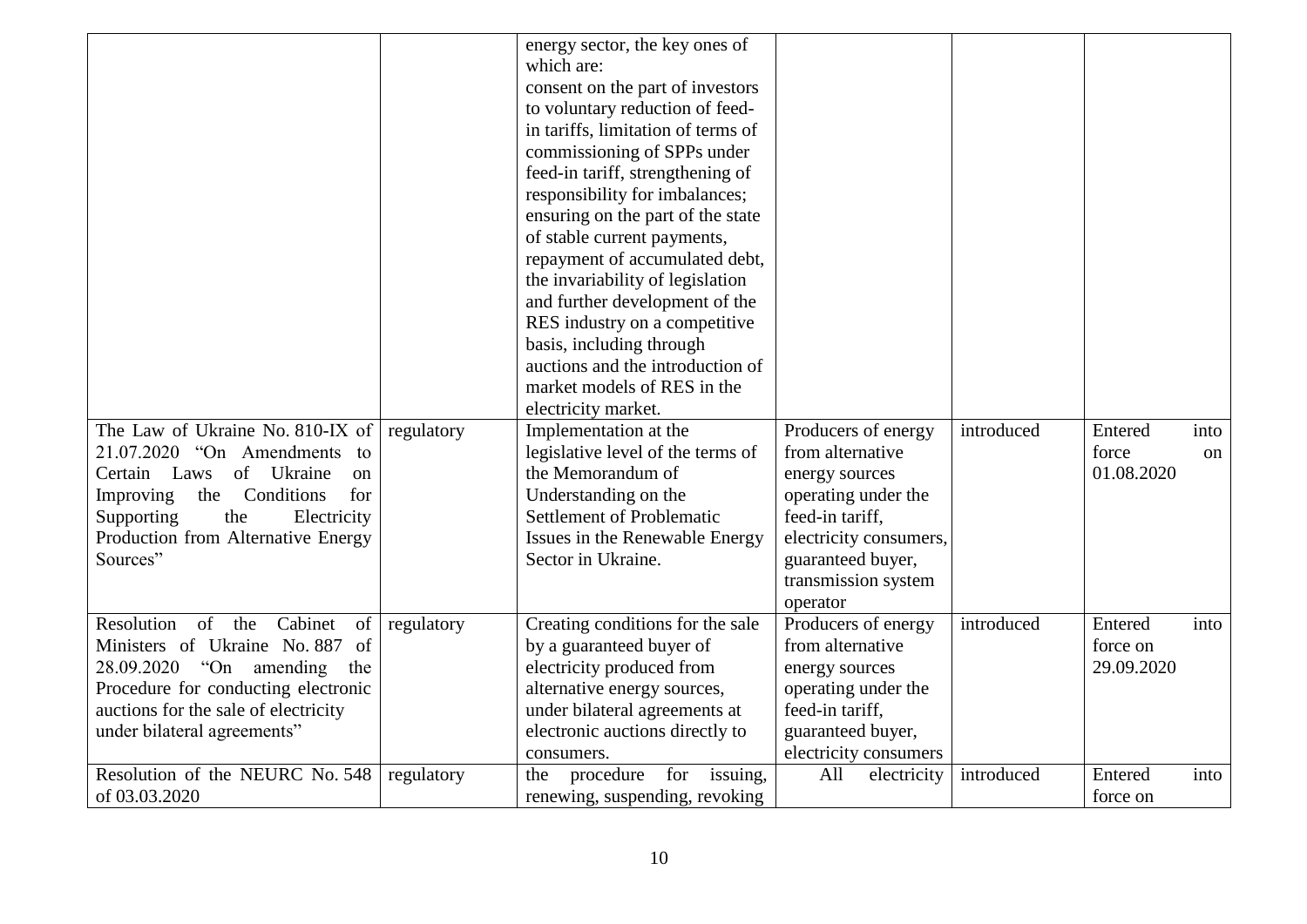| "On approval of the licensing terms"<br>for the types of economic<br>activities, the state regulation of<br>which<br>is performed by the NEURC"                                                                                                                                                                                                                                                                                                                                                                                                                                                                                     |            | licenses and other issues related   market players:<br>to the licensing of economic<br>activities, the state regulation of<br>which is carried out by the<br>NEURC, is determined.                                                                                                                                                                                                        |                                                                                                                                                                               |            | 04.03.2020                             |
|-------------------------------------------------------------------------------------------------------------------------------------------------------------------------------------------------------------------------------------------------------------------------------------------------------------------------------------------------------------------------------------------------------------------------------------------------------------------------------------------------------------------------------------------------------------------------------------------------------------------------------------|------------|-------------------------------------------------------------------------------------------------------------------------------------------------------------------------------------------------------------------------------------------------------------------------------------------------------------------------------------------------------------------------------------------|-------------------------------------------------------------------------------------------------------------------------------------------------------------------------------|------------|----------------------------------------|
| Resolution of the NEURC No. 2084<br>of 11.11.2020 "On approval of<br>Amendments to Market Rules"                                                                                                                                                                                                                                                                                                                                                                                                                                                                                                                                    | regulatory | Defining the procedure for<br>reimbursement by transmission   market<br>operators of the<br>system<br>electricity unreleased by the<br>producers who sell at the feed-<br>in tariff or at the auction price<br>in case of execution of the<br>dispatcher's command to reduce<br>the load in accordance with the<br>requirements of the Law of<br>Ukraine "On the Electricity"<br>Market". | Electricity<br>players:<br>producers operating<br>under the feed-in<br>tariff<br>auction<br><b>or</b><br>transmission<br>price;<br>operators;<br>system<br>guaranteed buyer.  | introduced | Entered into<br>force on<br>18.11.2020 |
| Resolutions of the NEURC on<br>approval of the cost of the service on<br>ensuring an increase in the share of<br>electricity<br>production<br>from<br>alternative energy sources provided<br>by the guaranteed buyer (hereinafter<br>GB Service) No. 715 of<br>20.03.2020, No. 902 of 29.04.2020,<br>No. 995 of 27.05.2020, No. 1211 of<br>24.06.2020,<br>No. 1435<br>of<br>No. 1600<br>22.07.2020,<br>of<br>No. 1740<br>of<br>19.08.2020,<br>No. 1937<br>of<br>23.09.2020,<br>No. 2138<br>21.10.2020,<br>of<br>No. 2682<br>of<br>20.11.2020,<br>23.12.2020.<br>Resolutions of the NEURC on<br>adjusting the cost of the GB Service | financial  | Approving and adjusting the<br>cost of the GB Service in<br>accordance with the Procedure<br>for the purchase by the<br>guaranteed buyer of electricity<br>produced from<br>alternative<br>energy sources, approved by<br>the Resolution of the NEURC<br>No. 641 of 26.04.2019                                                                                                            | Electricity<br>market<br>players: guaranteed<br>buyer,<br>producers<br>belonging to the<br>balancing group of<br>the<br>guaranteed<br>buyer, transmission<br>system operator. | introduced | During the year                        |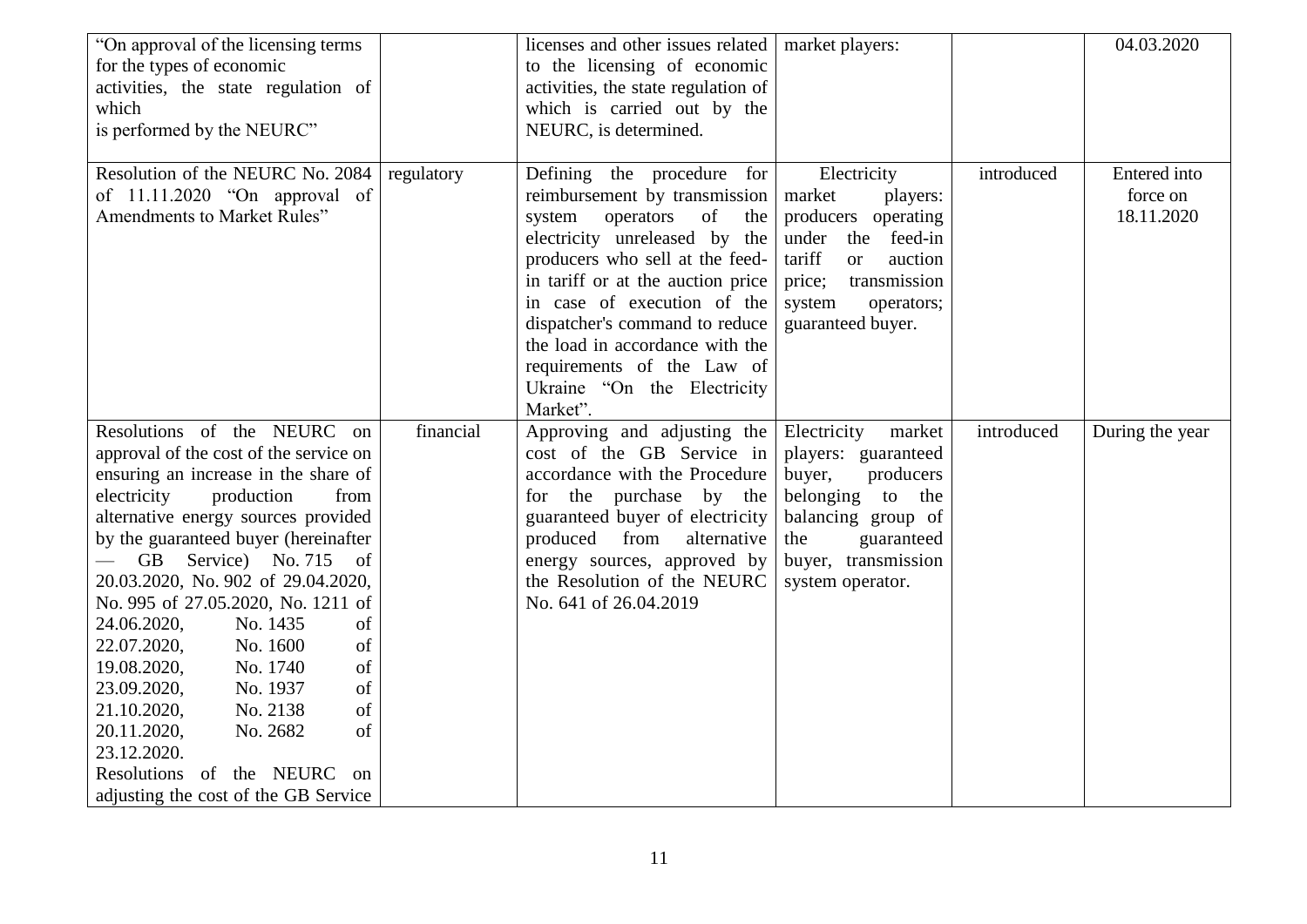| No. 1630 of 02.09.2020, No. 1879        |           |                                 |                       |            |                 |
|-----------------------------------------|-----------|---------------------------------|-----------------------|------------|-----------------|
| 13.10.2020,<br>No. 2059<br>of<br>οf     |           |                                 |                       |            |                 |
| 11.11.2020,<br>No. 2414<br>of           |           |                                 |                       |            |                 |
| 09.12.2020.                             |           |                                 |                       |            |                 |
|                                         |           |                                 |                       |            |                 |
| Resolutions of the NEURC on             | financial | Approving and adjusting the     | Electricity<br>market | introduced | During the year |
| approval of the cost of the service to  |           | cost of the USP Service in      | players:<br>universal |            |                 |
| increase the share of electricity       |           | accordance with the Procedure   | service<br>providers, |            |                 |
| production from alternative energy      |           | for the purchase by the         | private<br>households |            |                 |
| sources provided by universal           |           | guaranteed buyer of electricity | (producers)<br>of     |            |                 |
| service providers (hereinafter -        |           | produced<br>from<br>alternative | electricity<br>from   |            |                 |
| <b>USP</b><br>Service)<br>No. 259<br>of |           | energy sources, approved by the | alternative<br>energy |            |                 |
| 28.01.2020, No. 485 of 25.02.2020,      |           | Resolution of the NEURC         | sources),             |            |                 |
| No. 727 of 25.03.2020, No. 864 of       |           | No. 641 of 26.04.2019           | transmission system   |            |                 |
| 22.04.2020, No. 996 of 27.05.2020,      |           |                                 | operator              |            |                 |
| No. 1210 of 24.06.2020, No. 1472        |           |                                 |                       |            |                 |
| 29.07.2020,<br>No. 1612<br>of<br>of     |           |                                 |                       |            |                 |
| of<br>26.08.2020,<br>No. 1741           |           |                                 |                       |            |                 |
| of<br>23.09.2020,<br>No. 1939           |           |                                 |                       |            |                 |
| 21.10.2020, No. 2137 of 20.11.2020      |           |                                 |                       |            |                 |
| and No. 2683 of 23.12.2020.             |           |                                 |                       |            |                 |
| Resolutions of the NEURC on             |           |                                 |                       |            |                 |
| adjusting the cost of the USP           |           |                                 |                       |            |                 |
| Service No. 260 of 28.01.2020,          |           |                                 |                       |            |                 |
| No. 363 of 07.02.2020, No. 514 of       |           |                                 |                       |            |                 |
| 28.02.2020, No. 751 of 01.04.2020,      |           |                                 |                       |            |                 |
| No. 904 of 29.04.2020, No. 1072 of      |           |                                 |                       |            |                 |
| 03.06.2020,<br>No. 1431<br>of           |           |                                 |                       |            |                 |
| No. 1436<br>of<br>15.07.2020,           |           |                                 |                       |            |                 |
| of<br>No. 1738<br>22.07.2020,           |           |                                 |                       |            |                 |
| of<br>No. 1832<br>16.09.2020,           |           |                                 |                       |            |                 |
| No. 1953<br>of<br>07.10.2020,           |           |                                 |                       |            |                 |
| 30.10.2020, No. 2204 of 27.11.2020      |           |                                 |                       |            |                 |
| and No. 2816 of 30.12.2020.             |           |                                 |                       |            |                 |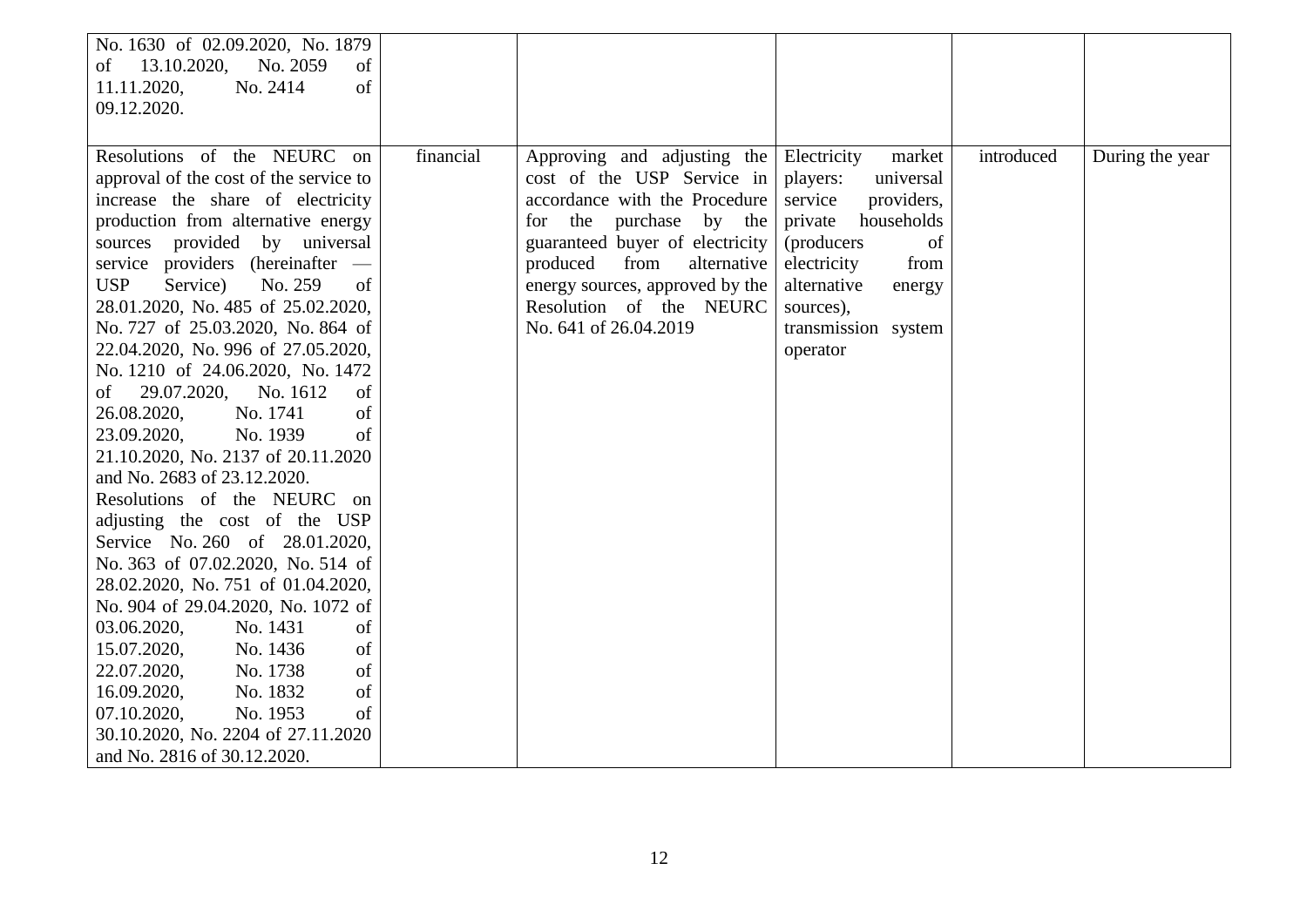| <b>Resolutions of the NEURC</b><br>No. 158 of 14.01.2020 "On approval" | Regulatory | Improving<br>in<br>terms<br>of<br>clarification of the simplified | Economic<br>entities<br>that have received or | introduced | Entered into<br>force on |      |
|------------------------------------------------------------------------|------------|-------------------------------------------------------------------|-----------------------------------------------|------------|--------------------------|------|
| of Amendments to the Resolution of                                     |            | procedure for establishing a                                      | intend to receive a                           |            | 21.01.2020               |      |
| the NEURC No. 1817                                                     |            | feed-in tariff for electricity                                    | license<br>to pursue                          |            |                          |      |
| of 30.08.2019 "On approval of the                                      |            | produced at electricity facilities                                | their<br>economic                             |            |                          |      |
| procedure for establishing, revising                                   |            | operating under the feed-in                                       | activities<br>of                              |            |                          |      |
| and terminating the feed-in tariff for                                 |            | tariff, in case of change of                                      | electricity                                   |            |                          |      |
| electricity for economic entities,                                     |            | property<br>rights<br>to<br>such                                  | production;                                   |            |                          |      |
| electricity consumers,<br>including                                    |            | electricity<br>facilities<br>and                                  | electricity                                   |            |                          |      |
| energy cooperatives and private                                        |            | consideration at a meeting of                                     | consumers,                                    |            |                          |      |
| households<br>whose<br>electricity                                     |            | the NEURC, which is held in                                       | including<br>energy                           |            |                          |      |
| generating installations<br>produce                                    |            | the form of an open hearing, the                                  | cooperatives, private                         |            |                          |      |
| electricity from alternative energy                                    |            | issue of refusal to establish a                                   | households<br>whose                           |            |                          |      |
| sources"                                                               |            | feed-in tariff.                                                   | electricity generating                        |            |                          |      |
|                                                                        |            |                                                                   | installations produce                         |            |                          |      |
|                                                                        |            |                                                                   | electricity<br>from                           |            |                          |      |
|                                                                        |            |                                                                   | alternative<br>energy                         |            |                          |      |
|                                                                        |            |                                                                   | sources                                       |            |                          |      |
| Resolution of the NEURC No. 1209                                       | regulatory | Establishing the procedure for                                    | electricity<br>Retail                         | introduced | Entered                  | into |
| of $24.06.2020$ on approval of                                         |            | connecting generating units of                                    | market<br>players:                            |            | force on                 |      |
| Amendments to the Code<br>of                                           |            | private households                                                | distribution<br>system                        |            | 01.07.2020               |      |
| <b>Distribution Systems</b>                                            |            |                                                                   | operators;                                    |            |                          |      |
|                                                                        |            |                                                                   | consumers.                                    |            |                          |      |
| Order of the MinEnergy No. 596 of                                      | regulatory | Settlement of contractual                                         | Guaranteed buyer,                             | introduced | Entered                  | into |
| 14.09.2020 "On approval of a                                           |            | relations between the auction                                     | electronic trading                            |            | force on                 |      |
| Standard agreement on holding                                          |            | procuring entity and the                                          | platform operators                            |            | 15.12.2020               |      |
| electronic auctions for distribution                                   |            | electronic trading platform                                       |                                               |            |                          |      |
| of support quotas between the                                          |            | operators, which will ensure the                                  |                                               |            |                          |      |
| auction procuring entity and the                                       |            | holding of auctions for                                           |                                               |            |                          |      |
| operator"<br>electronic<br>platform                                    |            | distribution of support quotas in                                 |                                               |            |                          |      |
| (registered in the Ministry                                            |            | the electronic trading system.                                    |                                               |            |                          |      |
| of Justice of Ukraine                                                  |            |                                                                   |                                               |            |                          |      |
| of<br>27.11.2020<br>under<br>as                                        |            |                                                                   |                                               |            |                          |      |
| No. 1186/35469)                                                        |            |                                                                   |                                               |            |                          |      |
| The Law of Ukraine No. 1006-IX                                         | regulatory | Granting the right to the                                         | Transmission system                           | introduced | Entered                  | into |
| "On Amendments to the Law of                                           |            | Cabinet of Ministers of Ukraine                                   | operator, guaranteed                          |            | force on                 |      |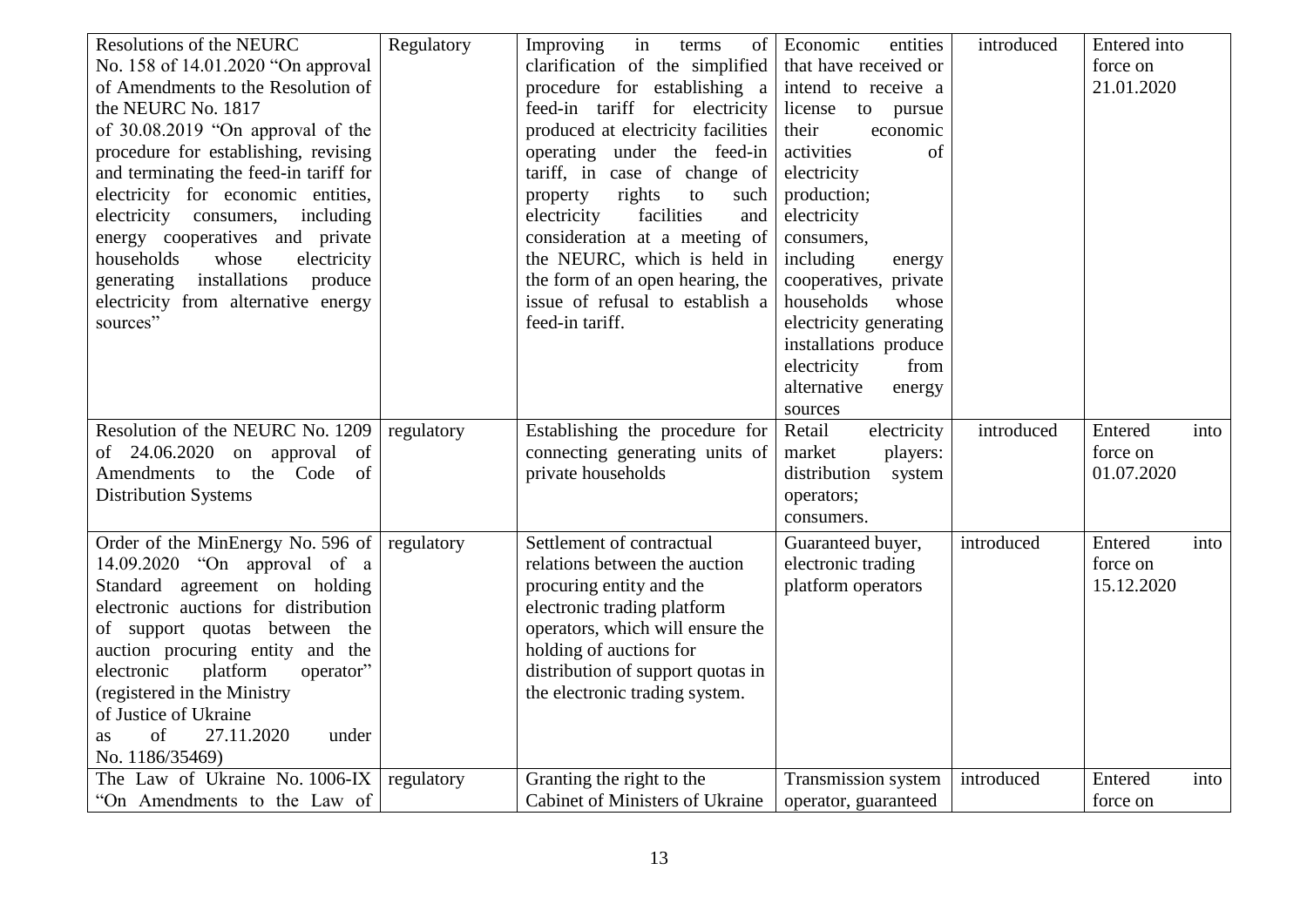| Budget of<br>Ukraine<br>"On State"<br>Ukraine for 2020""                                                                                                                                                                                                                                                                                                                                                                                                                                                                                                                                                                                                                 |            | to provide state guarantees for<br>the fulfilment of debt<br>obligations of the transmission<br>system operator in order to<br>repay the debt to the guaranteed<br>buyer and, accordingly,<br>producers operating under the<br>feed-in tariff.                                     | buyer, producers of<br>electricity from<br>alternative energy<br>sources operating<br>under the feed-in<br>tariff                                                                                                                             |            | 28.11.2020                                                       |
|--------------------------------------------------------------------------------------------------------------------------------------------------------------------------------------------------------------------------------------------------------------------------------------------------------------------------------------------------------------------------------------------------------------------------------------------------------------------------------------------------------------------------------------------------------------------------------------------------------------------------------------------------------------------------|------------|------------------------------------------------------------------------------------------------------------------------------------------------------------------------------------------------------------------------------------------------------------------------------------|-----------------------------------------------------------------------------------------------------------------------------------------------------------------------------------------------------------------------------------------------|------------|------------------------------------------------------------------|
| Resolution of the<br>Cabinet<br>of<br>Ministers of Ukraine No. 1203 of<br>09.12.2020 "On some issues of the<br>implementation of the Law of<br>Ukraine "On the State Budget of<br>Ukraine for 2020""                                                                                                                                                                                                                                                                                                                                                                                                                                                                     | regulatory | Creating and approving<br>conditions for providing state<br>guarantees in 2020 to ensure the<br>fulfilment of debt obligations<br>under credits (loans) taken out<br>by PJSC NEC Ukrenergo from<br>public sector banks in order to<br>repay debts to the SoE<br>"Guaranteed Buyer" | Transmission system<br>operator, guaranteed<br>buyer, producers of<br>electricity from<br>alternative energy<br>sources operating<br>under the feed-in<br>tariff                                                                              | introduced | Entered<br>into<br>force on<br>10.12.2020                        |
| Loans"<br>"Warm<br>Government<br>Programme<br><b>State</b><br>for<br>thermal<br>support<br>modernization<br>residential<br>of<br>buildings in Ukraine<br>(Resolution of the Cabinet of<br>Ministers of Ukraine No. 1056 of<br>17.10.2011 "On some issues of<br>using funds in the field of energy<br>efficiency and energy saving", as<br>amended, as well as the Resolution<br>of the Cabinet of Ministers of<br>Ukraine No. 243 of 01.03.2010 "On<br>approval<br>of the State<br>target<br>economic programme of energy<br>efficiency and development of the<br>sphere of production of energy<br>carriers from renewable energy<br>resources and alternative types of | financial  | Encouraging the population to<br>implement energy<br>efficient<br>measures                                                                                                                                                                                                         | Manufacturers<br>and<br>suppliers<br>of<br>equipment<br>that<br>produce<br>thermal<br>from<br>energy<br>renewable<br>energy<br>sources, population,<br>association of co-<br>owners of multi-<br>apartment buildings,<br>housing cooperatives | introduced | Entered<br>into<br>force<br>on<br>06.05.2015<br>Valid until 2020 |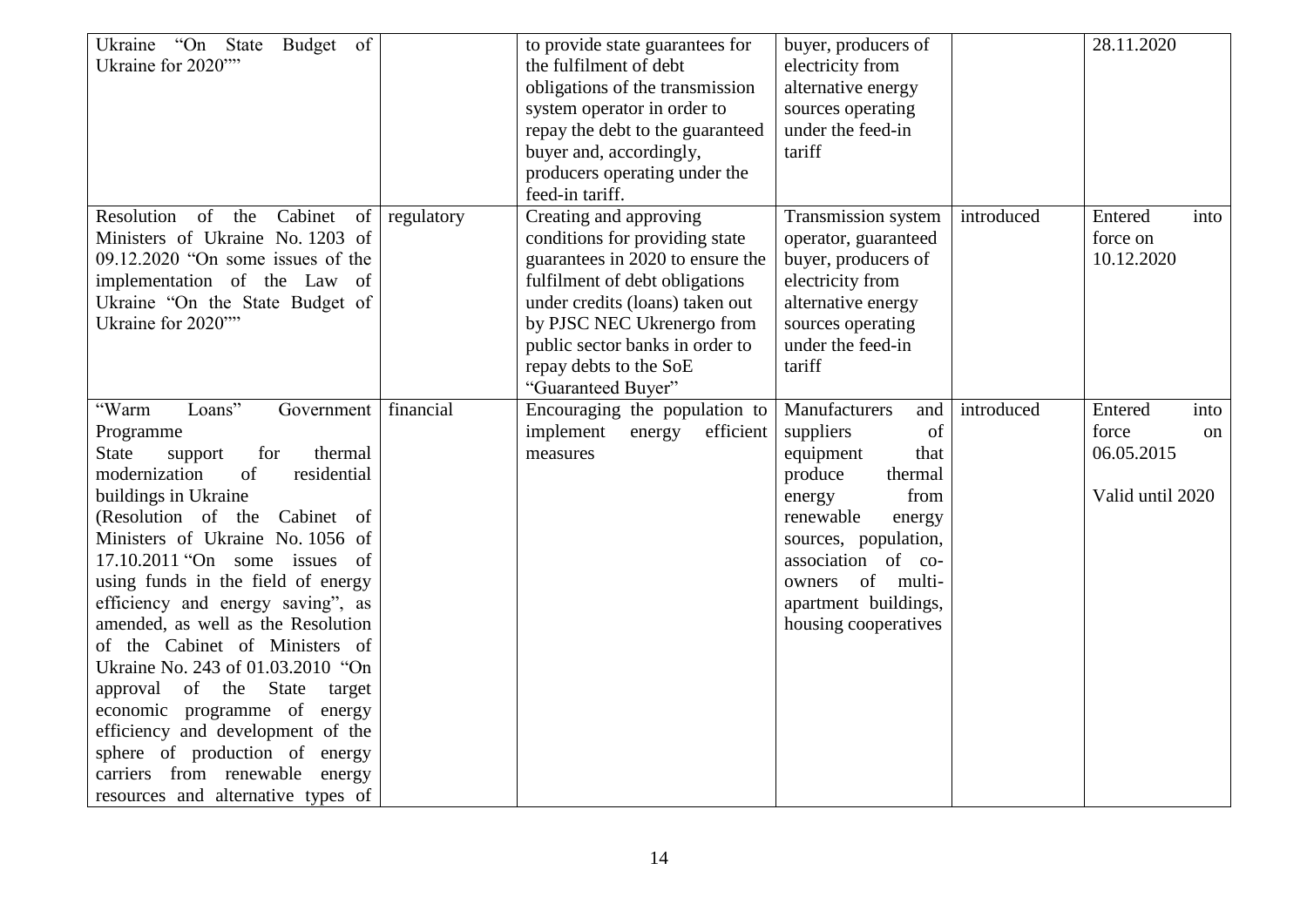| fuel for 2010-2020")                                                                                                                                                                                                                                    |                      |                                                                                                                                                                                                                                    |                                                                                                                                                                                                                                                                                                                      |                      |                          |
|---------------------------------------------------------------------------------------------------------------------------------------------------------------------------------------------------------------------------------------------------------|----------------------|------------------------------------------------------------------------------------------------------------------------------------------------------------------------------------------------------------------------------------|----------------------------------------------------------------------------------------------------------------------------------------------------------------------------------------------------------------------------------------------------------------------------------------------------------------------|----------------------|--------------------------|
| Specialized exhibit dedicated to<br>alternative<br>energy<br>sources<br>"Biofuels" within the framework of<br>the XXXII International Agro-<br>Industrial Exhibition "AGRO-2020"                                                                        | awareness<br>raising | Enhancing awareness regarding<br>modern technologies, machinery<br>equipment for biofuel<br>and<br>production                                                                                                                      | - enterprises using<br>renewable<br>energy<br>sources,<br>- enterprises<br>producing biological<br>feedstock<br>- academic<br>institutions                                                                                                                                                                           | awareness<br>raising | 11-14.08.2020            |
| All-Ukrainian<br>online-forum<br>"Energy-independent regions of<br>Ukraine: how to substitute natural<br>gas, find investments and stimulate<br>business", organized by the State<br>Agency on Energy Efficiency and<br><b>Energy Saving of Ukraine</b> | awareness<br>raising | Improving the awareness of<br>local<br>governments<br>and<br>businesses about ways to reduce<br>dependence<br>traditional<br>on<br>and<br>energy resources<br>the<br>transition to<br>of<br>the<br>use<br>renewable energy sources | executive<br>- central<br>bodies;<br>- local<br>authorities<br>local<br>and<br>governments;<br>- enterprises that use<br>renewable<br>energy<br>sources,<br>that<br>- enterprises<br>biological<br>produce<br>raw materials;<br>- local communities;<br>- experts;<br>- scientific<br>institutions;<br>- mass media. | awareness<br>raising | 24.11.2020               |
| <b>Discussion</b><br>«Green<br>transition.<br>Realities of Ukraine», organized by<br>the State Agency on Energy<br>Efficiency and Energy Saving of<br>Ukraine                                                                                           | awareness<br>raising | Discussing effective ways to<br>Ukrainian<br>"green"<br>provide<br>course in view of the EU Green<br>Deal introduction                                                                                                             | - profile ministries;<br>- profile<br>associations;<br>- international<br>organizations;<br>- experts.                                                                                                                                                                                                               | awareness<br>raising | 10.12.2020               |
| Awareness-raising campaign under<br>the EU Twinning Project on the<br>benefits of renewable energy in<br>households - "Clean Energy for                                                                                                                 | awareness<br>raising | Informing the public about the<br>implementing<br>benefits<br>of<br>technologies using renewable                                                                                                                                   | - local<br>authorities<br>and<br>local<br>governments;<br>TV<br>- regional                                                                                                                                                                                                                                           | awareness<br>raising | July 2020 - July<br>2021 |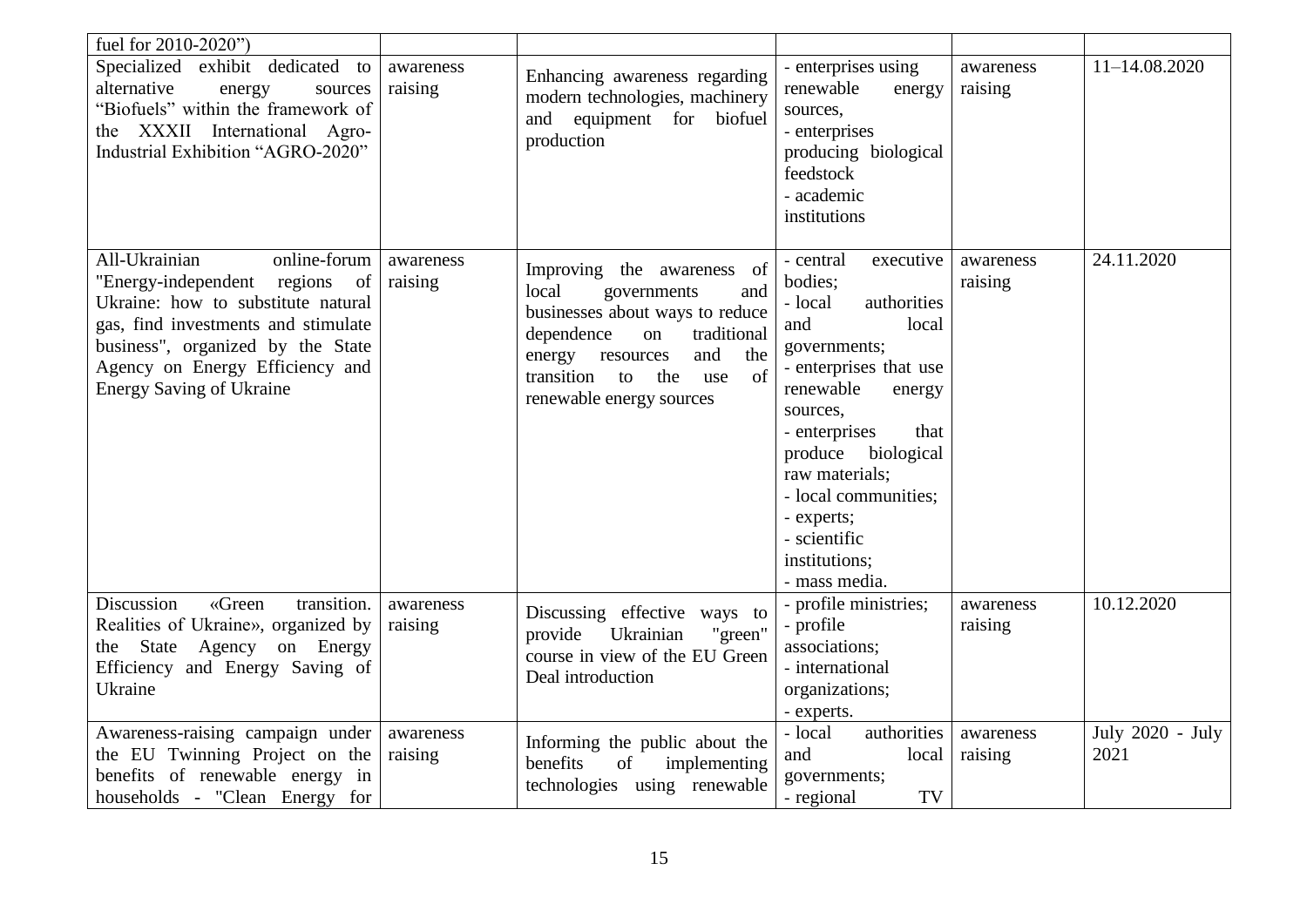| Your Family" initiated by the State | energy sources | channels. |  |
|-------------------------------------|----------------|-----------|--|
| Agency on Energy Efficiency and     |                |           |  |
| Energy Saving of Ukraine (SAEE)     |                |           |  |
| with the support of the EU Twinning |                |           |  |
| Project                             |                |           |  |

\* Please specify whether the event is (mostly) regulatory, financial, or organizational and information one (for example, an information campaign). \*\* Does the expected outcome lead to a change in behaviour, installed capacity (MW; t/year), generated energy (ktoe)?

\*\*\* Who are the target individuals: investors, end consumers, public administration, planners, architects, mounters, etc? Or what is the target type of activity/sector: biofuel production, use of animal manure for energy purposes, etc?

\*\*\*\* Does this activity replace or supplement the activities specified in Table 5 of the National Renewable Energy Action Plan?

According to the Action Plan for implementation of Directive 2009/28/EC, the official websites of ministries and oblast state administrations continuously highlight information about the support provided to implementation of activities aimed at generation of energy from renewable sources, as well as the benefits, cost, and energy efficiency of the equipment and systems operating with the use of renewable sources of energy.

The central and local executive authorities as well as local self-governing bodies are reporting on a quarterly basis to the State Agency on Energy Efficiency and Energy Saving about the renewable energy promotional activities conducted, as well as the meetings, round tables, public hearings, forums, conferences, public service announcements arranged with the aim of increasing the amount of energy obtained from renewable sources and alternative fuels in the country.

In addition, in 2016–2017 the international technical assistance programmes promoted elaboration of manuals for highlighting technical, legal, organizational, environmental, financial and economic, as well as social aspects of renewable energy projects implementation, including:

- Series of manuals on use of biomass as fuel in a municipal sector (UNDP Project "Development and commercialization of bio-energy [technologies in the municipal sector of Ukraine"\)\)](http://bioenergy.in.ua/);
- Manuals on comprehensive analysis of the Ukrainian markets of pellets and biomass boilers [\(UNDP Project "Development and](http://bioenergy.in.ua/)  [commercialization of bio-energy technologies in the municipal sector of Ukraine"\)](http://bioenergy.in.ua/);
- Guidance on technologies selection "The best available technologies for housing and utilities sector of Ukraine", 2016 (USAID Project "Municipal energy reform in Ukraine"):
- Practical guide "Preparation and implementation of projects on replacement of natural gas with biomass for heat generation in Ukraine", 2016 (prepared by NGO "Agency for renewable energy" (ARE) within the framework of USAID Project "Municipal energy reform in Ukraine").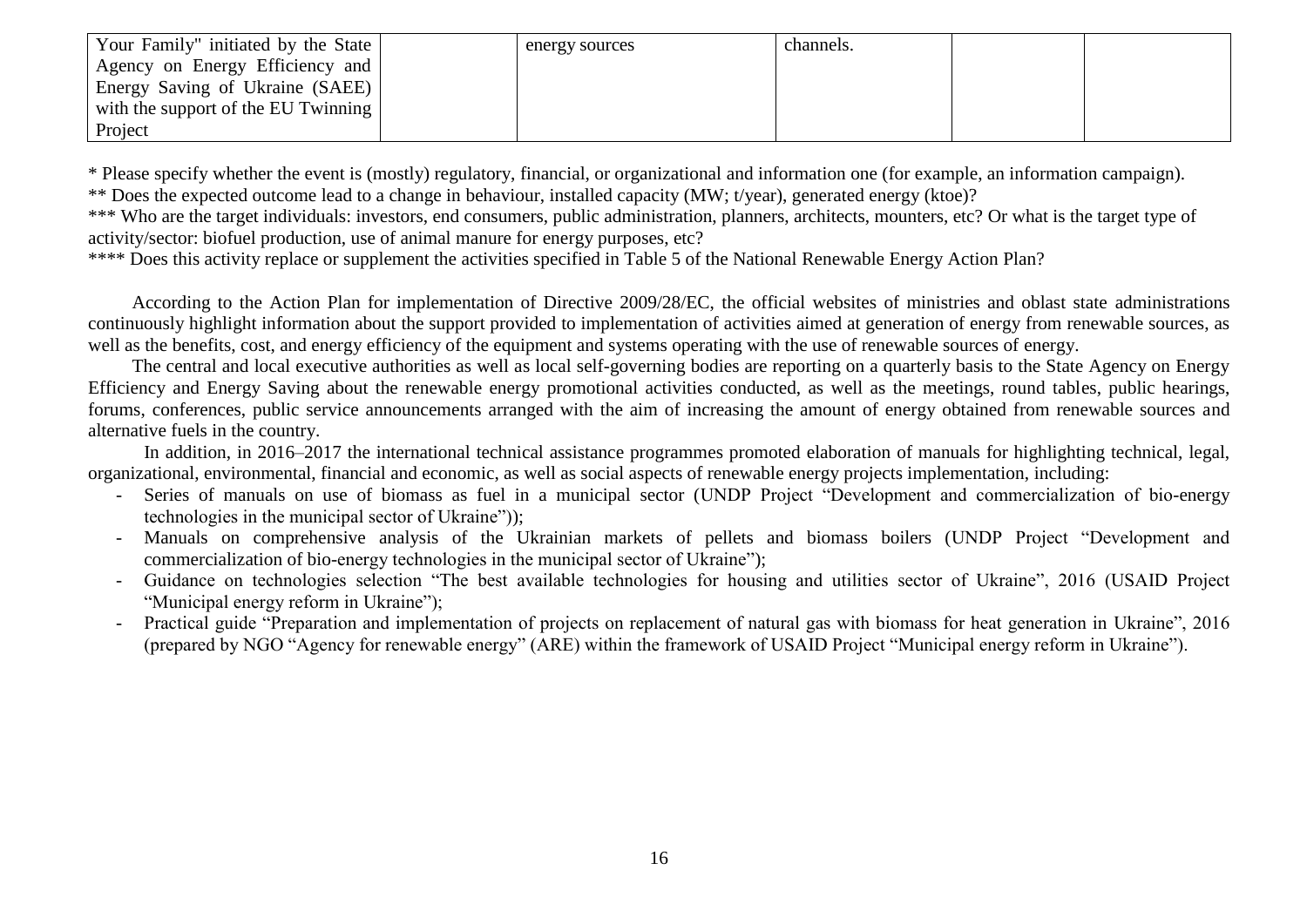### **2.a. Please describe the progress made in evaluating and improving administrative procedures to remove regulatory and non-regulatory barriers to the development of energy from renewable sources.** *(Article 22(1)e of Directive 2009/28/EC)*

During the years of 2019-2020 the following legal and normative acts were adopted to promote growth of renewable energy sphere and improve administrative procedures:

1. Given the global trends in promoting development of "green" energy in order to introduce a competitive and transparent auction mechanism instead of the outdated tool of feed-in tariffs, the Law of Ukraine No. 2712-VIII of 25.04.2019 "On Amendments to Certain Laws of Ukraine on Ensuring Competitive Conditions for Electricity Production from Alternative Energy Sources" was adopted. The Law provides for the transition to the auction system for promoting renewable electricity production starting from 2020.

The key provisions of the Law are:

-mandatory participation in the auction for SPPs  $\geq$ 1 MW and WPPs  $\geq$ 5 MW from 2020;

auction winners gain state support for the sale of "green" energy for 20 years (PPA agreement);

ensuring an opportunity to participate in auctions for all types of renewable energy generation.

Setting an annual quota for the distribution of alternative energy capacity. The scope of the annual quota that will be auctioned is approved by the Cabinet of Ministers of Ukraine.

In addition, in order to unlock the reserved capacities, investors and prevent speculation with technical specifications (TS), the Law limits the period of validity (TS):

- for  $SPPs$  up to 2 years;
- for WPPs, biomass CHPs, small HPPs up to 3 years.

2. Resolution of the CMU No. 1175 of 27.12.2019 "On ensuring competitive conditions for electricity production from alternative energy sources" approves:

[the procedure](https://zakon.rada.gov.ua/laws/show/1175-2019-%D0%BF#n12) defining the manner of preparing and holding an auction for the distribution of support quotas to stimulate producers of electricity from alternative energy sources

the procedure for selecting operators of electronic platforms to hold auctions for the [distribution of support quotas](https://zakon.rada.gov.ua/laws/show/1175-2019-%D0%BF#n291)

This resolution allows holding "green auctions" for the sale of energy produced from alternative sources at transparent auctions through "PROZZORO.SALES" platform, which will stimulate production of alternative energy and reduce the price of "clean" energy."

3. Resolution of the NEURC No. 641 of 26.04.2019 "On approval of legal and normative acts regulating activities of a guaranteed buyer and purchase of electricity at a feed-in tariff and at an auction price" approves:

- the procedure for purchase of electricity produced from alternative energy sources by the guaranteed buyer;

- the methodology for preparing the guaranteed buyer's estimate, which regulates relations regarding financing of the guaranteed buyer's activities;

- [standard agreement for the purchase and sale of electricity at a feed-in tariff;](https://zakon.rada.gov.ua/laws/show/v0641874-19#n231)

- standard service [agreement to ensure an increase in the share of electricity production from](https://zakon.rada.gov.ua/laws/show/v0641874-19#n234)  [alternative sources.](https://zakon.rada.gov.ua/laws/show/v0641874-19#n234)

4. The rapid growth of electricity production from alternative energy sources has created a number of economic and technical challenges related to both the high cost of generated "green" electricity and the limited capacity of the unified energy system of Ukraine to integrate such facilities.

Thus, this led to a significant increase in payments to electricity producers operating under the feed-in tariff and caused an increase in subsidies, which is realized through the imposition of special obligations on state-owned enterprises SoE "Guaranteed Buyer" and PJSC NEC Ukrenergo. The settlements of the SoE "Guaranteed Buyer" with the producers operating under the feed-in tariff in April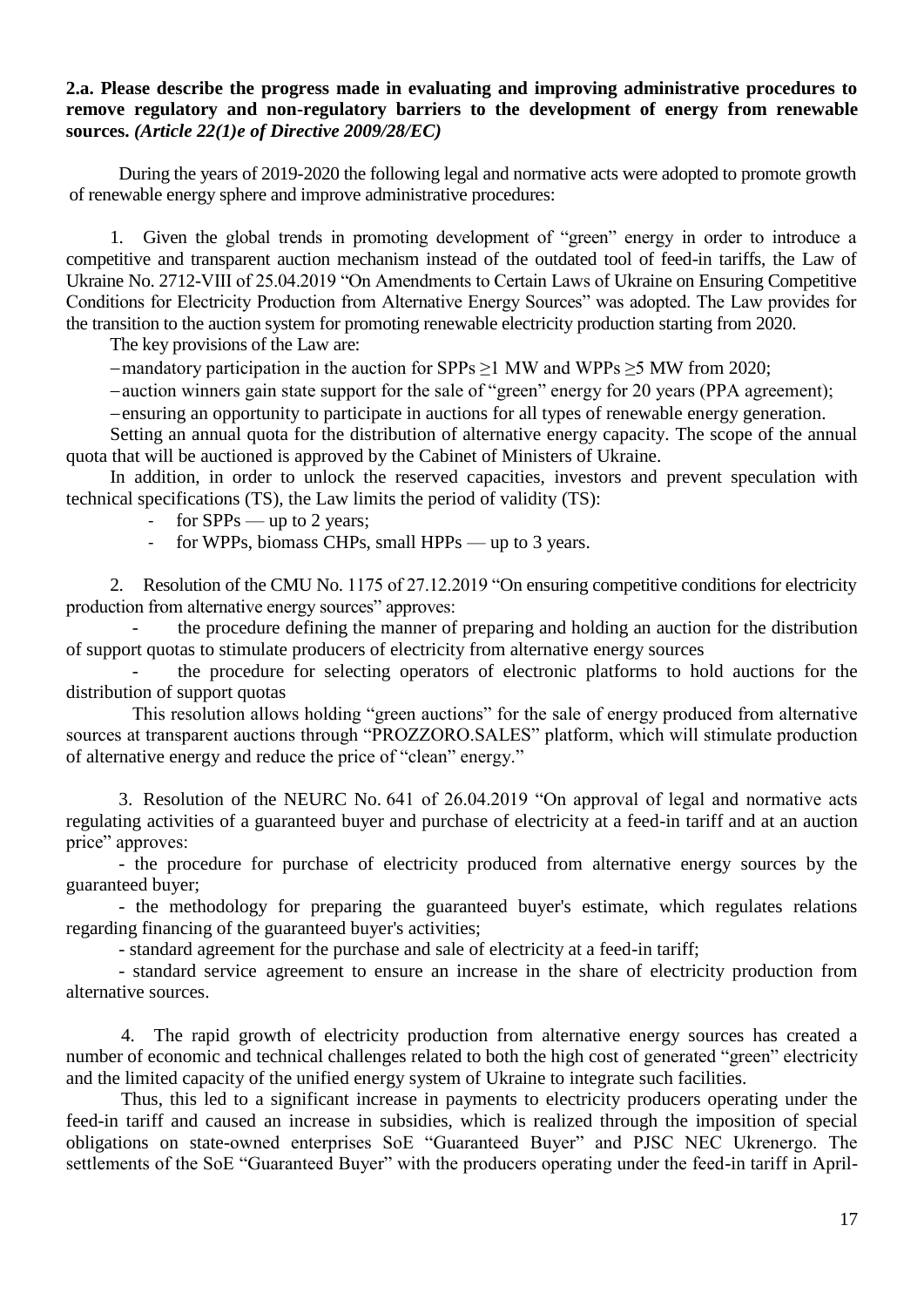July 2020 amounted to 3-5%, which led to the enterprise's debt in the amount of UAH 22.4 billion as of 01.08.2020.

In addition to financial challenges, there are technical risks associated with the complexity of ensuring the operational safety of the UES of Ukraine in terms of a significant share of RES. The UES of Ukraine lacks flexible (shunting) generating capacity, which is necessary to ensure the integration of renewable energy facilities, especially with a variable generation schedule, which leads to uneconomical modes of operation of the power system.

In order to resolve problematic issues in the industry, the Government and the MinEnergy have been holding public discussions since October 2019, involving a wide range of representatives of the concerned public authorities, their institutions, investors, relevant associations and financial institutions, experts and industry specialists. Also, at the initiative of investors, the Energy Community Secretariat Dispute Resolution and Negotiation Centre was involved in the discussions as a mediator of negotiations.

Through lengthy discussions and complex negotiations, the Government and the MinEnergy managed to reach compromise agreements with investors in the renewable energy sector, taking into account the interests of different producer groups, the state and consumers, which were set out in the Memorandum of Understanding on the settlement of problematic issues in the field of renewable energy in Ukraine (hereinafter — the Memorandum).

On 10.06.2020, the terms of the Memorandum were supported by the Government of Ukraine and on the same day it was signed by the Prime Minister of Ukraine, the Acting Minister of Energy of Ukraine, as well as the Chairman of the European-Ukrainian Energy Agency and the Ukrainian Wind Energy Association, who represent the interests of investors in the renewable energy sector and were the initiators and active participants in the mediation process.

Also, at the meeting of the National Energy and Utilities Regulatory Commission, which took place in the form of an open hearing, the Resolution No. 1141 of 17.06.2020 "On approval of the Memorandum of Understanding on the settlement of problematic issues in the field of renewable energy of Ukraine" was adopted, under which the Memorandum was signed by the Chairman of the NEURC.

At the same time, the MinEnergy received a letter dated 12.04.2021 from Mr. Dirk Buschle, the Chairman of Energy Community Secretariat Dispute Resolution and Negotiation Centre, with an attached Memorandum signed by the Chairman of Energy Community Secretariat Dispute Resolution and Negotiation Centre.

The Memorandum provides for voluntary consent of investors to:

- reduce feed-in tariff rates;
- reduce the terms of putting SPPs into operation within the framework of the feed-in tariff model:
- strengthen the responsibility for imbalances created by RES electricity producers;
- improve the auction support system. The state provides for:
- ensuring stable current payment for electricity generated;
- repaying debt formed before 01.08.2020 in the amount of UAH 22.4 billion, according to the schedule agreed by the parties
- guaranteeing the invariability of legislation for producers operating under the feed-in tariff;
- implementing market models of functioning of electricity producers from alternative energy sources;
- ensuring further development of the industry on a competitive basis by holding auctions for the allocation of support quotas.

Ukraine did not unilaterally reduce feed-in tariffs, but reached a solution to this issue through lengthy negotiations with investors, finding compromises and concluding a Memorandum, which became the basis of the law.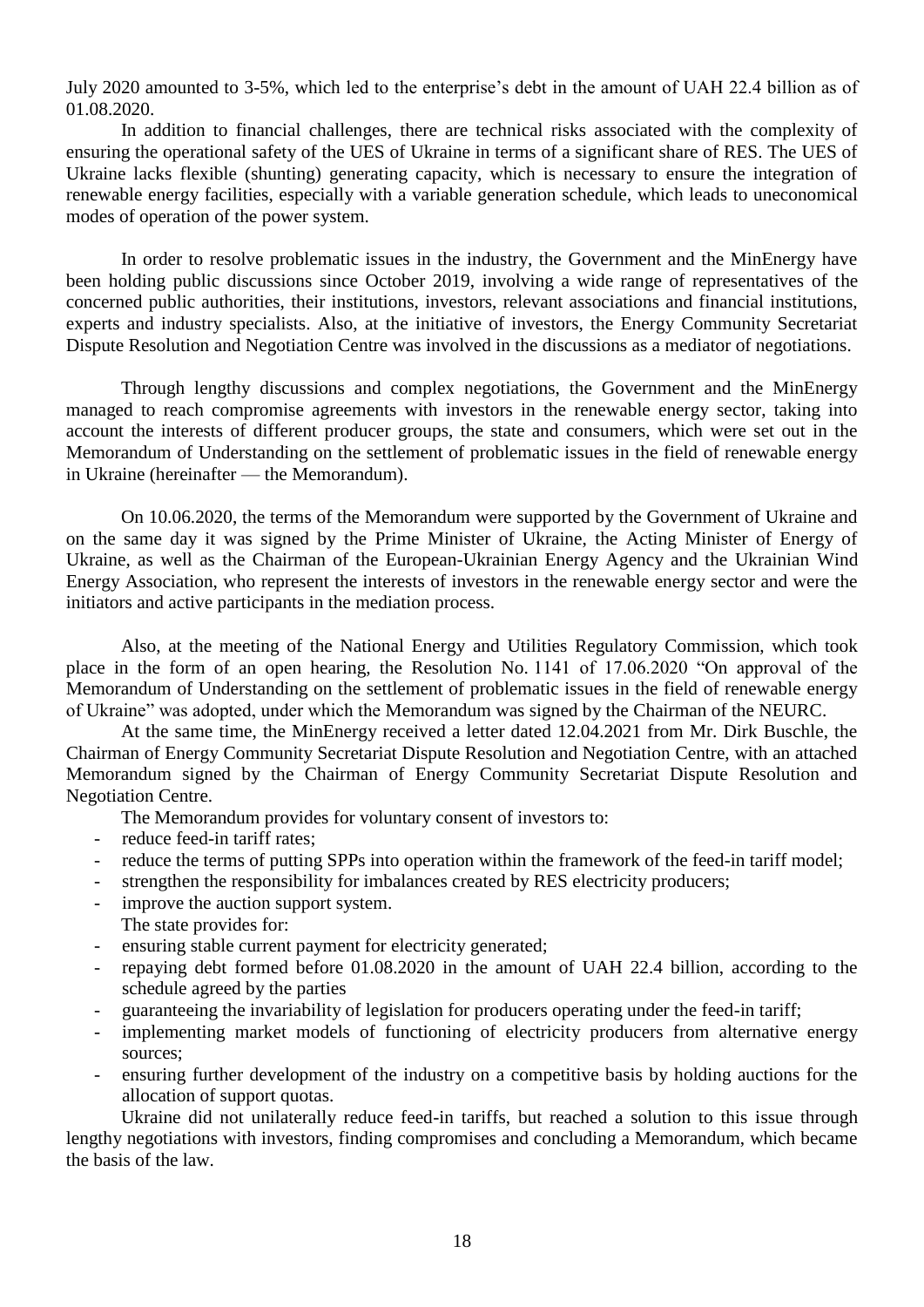5. On 21.07.2020, the Verkhovna Rada of Ukraine adopted the Law of Ukraine No. 810-ІХ "On Amendments to Certain Laws of Ukraine on Improving the Conditions for Supporting the Electricity Production from Alternative Energy Sources", which was drafted by the MinEnergy and provides for the implementation of the agreements set out in the Memorandum.

The Law provides for:

1) reduction in the feed-in tariff rates from 01.08.2020 for facilities commissioned from 01.07.2015 to 31.12.2019 for SPPs rated for more than 1 MW by 15%, for SPPs rated for less than 1 MW by 7.5% and for WPPs by 7.5%;

2) reduction in the feed-in tariff rates from 01.08.2020 for SPPs and WPPs commissioned from 01.01.2020 by 2.5%;

3) setting from 01.08.2020 a maximum feed-in tariff rate for renewable energy facilities commissioned by 30.06.2015;

4) limiting the commissioning of SPPs operating under the feed-in tariff by reducing a feed-in tariff for SPPs with installed capacity of 1 to 75 MW from 01.11.2020 by 30% and from 01.04.2021 by 60%. For SPPs with installed capacity of 75 MW or more from 01.11.2020 by 60%. It should be noted that for WPPs the commissioning dates remained unchanged;

5) introducing from 2022 (50% in 2021) a full responsibility of RES producers with installed capacity of more than 1 MW for the imbalance of their actual and accepted (forecast) schedules of electricity production, which will create economic incentives for such entities to improve the accuracy of forecasting their schedules supply of electricity and will promote the development of the balancing capacity sector. Meanwhile, the size of an acceptable forecast error is 10% for WPPs and 5% for SPPs;

6) identifying the transmission system operator responsible for compensation of electricity not supplied by RES producers, as a result of their execution of dispatching commands to reduce and/or limit the load, in accordance with the methodology approved by the NEURC;

7) providing state guarantees the invariability of the legislation in force on the day of adoption of this Law for producers operating under the feed-in tariff;

8) improving the auction support model, which is designed to make it more transparent, flexible and adaptable. In particular:

- specifying the procedure for forming annual support quotas and determining the schedule of holding auctions:

- the possibility of holding auctions in certain oblasts (regions), which will make it possible to offer annual support quotas in energy-deficient oblasts and will promote the even distribution of renewable energy facilities throughout Ukraine;

- the possibility to determine the maximum capacity of renewable energy facilities in respect of which economic entities may acquire the right to support based on the results of the relevant auction. This will allow for auctions with limited capacity for RES facilities (e.g., up to 1 MW), which will promote the development of small distributed generation;

- introducing a mechanism for holding auctions for buildings (by analogy with the existing mechanism for holding auctions for land plots), which can be leased for the construction of solar power plants. This will allow to attract the almost untapped potential of roofs and facades of buildings, including in cities (condominiums, public and municipal institutions, etc.), which will help bring renewable generation closer to consumers;

- providing opportunities to participate in auctions for SPPs located on the roofs;

- determining the maximum sizes of price offers of auction participants in the context of technologies.

## *Regarding regulatory support to fulfilment of sustainability criteria for production of biomass for liquid and gaseous fuel set forth in the aforementioned Directive 2009/28/EC.*

Producers of biological feedstock used for biofuel production, which export the mentioned feedstock to the EU countries, undergo a certification procedure to confirm their compliance with sustainability criteria set forth in Directive 2009/28/EC. Certification schemes relevant for Ukraine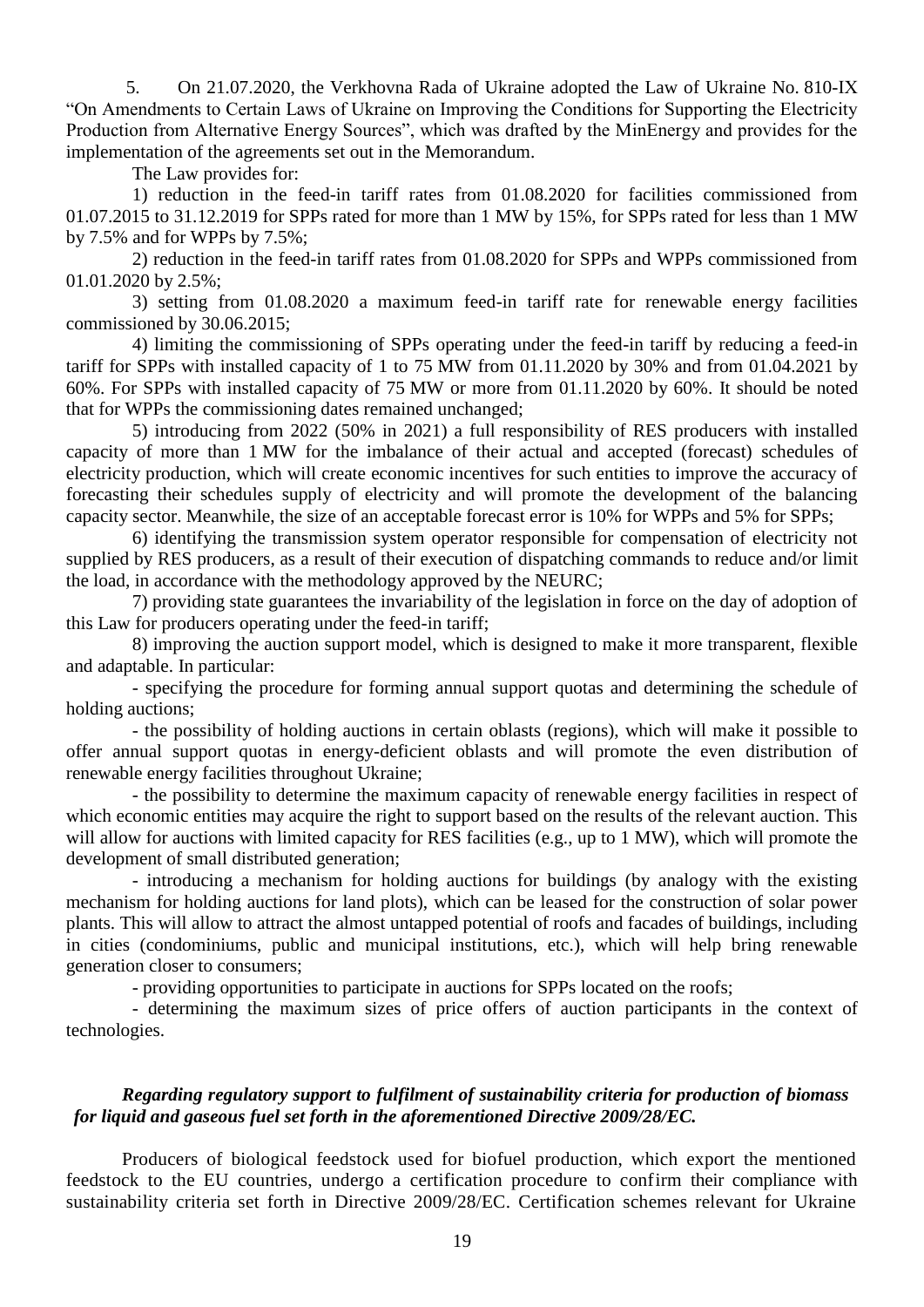and already approved (under approval) by the European Commission are applied.

At the same time, it is not compulsory to apply any certification schemes when selling biomass in the domestic market for further biofuel production, and it can be sold on a voluntary basis under the terms specified in concluded agreements.

Thanks to the effective cooperation of the State Agency on Energy Efficiency and Energy Saving, the Ministry of Energy of Ukraine, the MPs and the associations of oil refining and alcohol industries, the draft Law of Ukraine No. 3356-d of 05.11.2020 "On Amendments to Certain Legislative Acts of Ukraine regarding Mandatory Use of Liquid Biofuel (Biocomponents) in the Transport Sector" was developed and registered in the Parliament [http://w1.c1.rada.gov.ua/pls/zweb2/webproc4\\_1?pf3511=70345.](http://w1.c1.rada.gov.ua/pls/zweb2/webproc4_1?pf3511=70345)

On 30.06.2021, the Verkhovna Rada of Ukraine adopted in the first reading as a basis the draft Law

The main purpose of the draft Law is to establish an efficient regulatory mechanism for development of a competitive bioethanol and biocomponents market in the Ukrainian transport sector. Its adoption is an important step towards replacing oil and oil products, which in 2020 took first place in the commodity structure of Ukraine's imports in the amount of USD 3.8 billion.

In addition, Ukraine annually imports up to 55 thousand tons of bioethanol in gasoline, of which 78% — from Belarus, 21% — from Lithuania and another 1% — from other countries. At the same time, the total production capacity of the SoE "Ukrspyrt" reaches about 110 thousand tons of bioethanol per year, which are currently untapped.

The draft Law provides for:

- establishing a mandatory share of liquid biofuel (quotas) in the annual total volumes of gasoline sales:

 $\rightarrow$  starting from 1 May 2022 — at least 5% by volume;

introduction of metering and control over biocomponents content in gasoline;

- establishing liability (fines) for non-compliance with quotas by economic entities engaged in the production, import and sale of gasoline in the customs territory of Ukraine;

- introducing requirements as to compliance of biofuels with sustainability criteria starting from 1 July 2022.

Meanwhile, the technical characteristics of fuels with biocomponents must meet the requirements of technical regulations, harmonized European standards and other legal and normative acts.

In general, the adoption of the draft Law will promote:

- $\triangleright$  attraction of investments in production of liquid biofuels;
- $\triangleright$  construction of new facilities for bioethanol production;
- $\triangleright$  enhancement of agricultural holdings and distilleries for the production of liquid biofuels;
- $\vee$  creation of new jobs;
- $\triangledown$  increase the level of workload of distilleries and production potential of related areas;
- $\triangleright$  increase of tax revenues to the budgets of various levels;
- $\triangleright$  reduction of greenhouse gas emissions in the transport sector.

**2.b. Please describe the measures taken to ensure the transmission and distribution of electricity produced from renewable energy sources, and to improve the framework and rules for bearing and sharing of costs related to connection to the grid and grid strengthening.** *(Article 22(1)f of Directive 2009/28/EC)*

Pursuant to Article 21 of the Law of Ukraine "On the Electricity Market":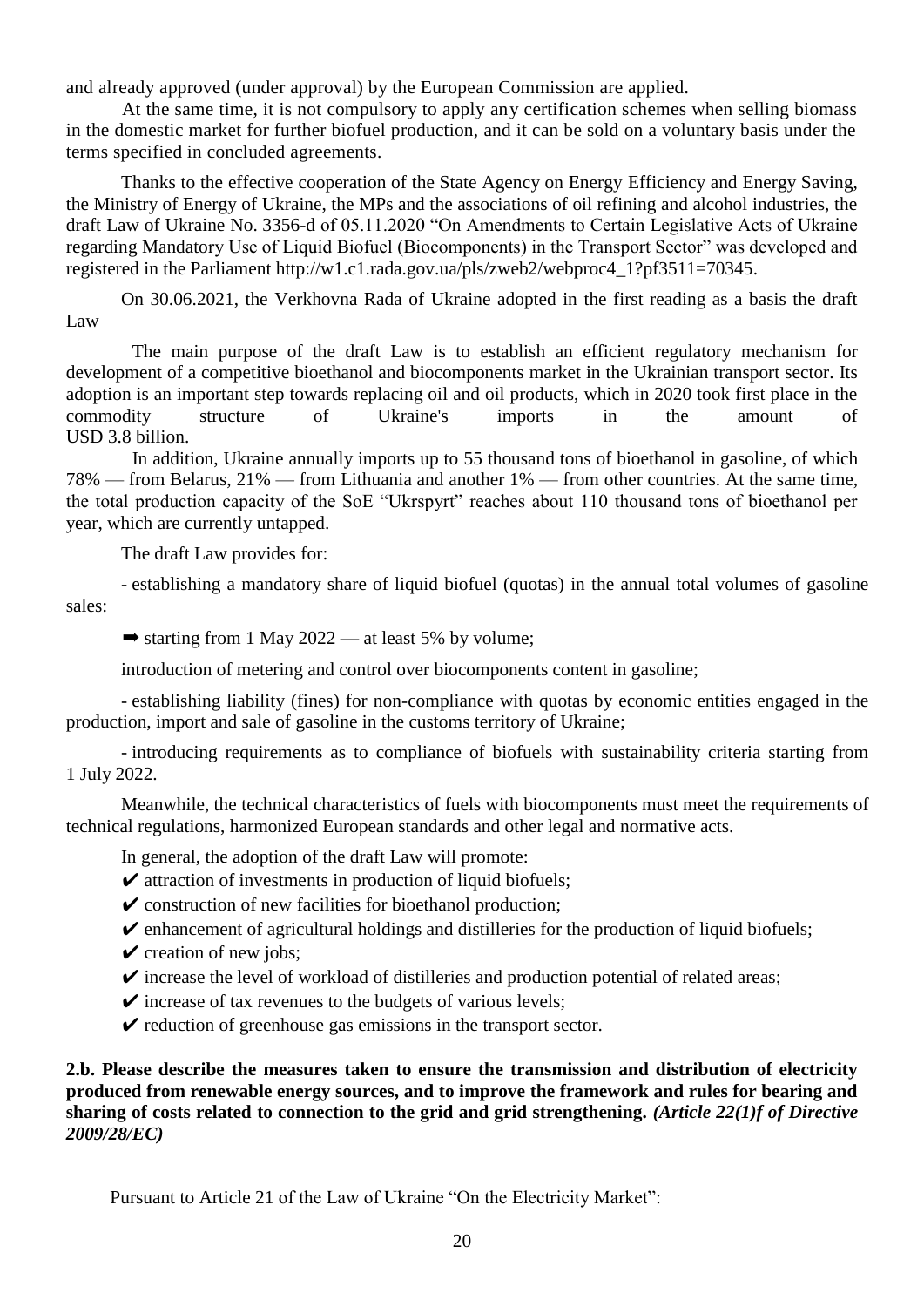The transmission system operator and distribution system operators shall not be entitled to refuse the connection of electric installations of a customer to the transmission or distribution systems subject to compliance with the requirements of the transmission system code and distribution system code by a customers.

Connection of customer's electric installations to the transmission and distribution systems shall be a fee-based service and shall be provided by a transmission system operator or distribution system operator pursuant to the connection agreement.

Calculation of the tariff for a standard connection to grids of a distribution system operator shall comprise a component of fee for capacity connection (taking into account the power generated), which is defined as the product of the value ordered prior to capacity connection and the payment rate for standard connection.

Calculation of the tariff for a standard connection to grids of a distribution system operator shall comprise:

- a component of fee for capacity connection (taking into account the power generated), which is defined as the product of the value ordered prior to capacity connection and the payment rate for nonstandard connection;

- a component of fee for establishment of electric grids of the linear part of connection.

Funds received by a transmission system operator, distribution system operators as a connection fee for establishing (constructing) electric grids of the linear part of connection shall be reimbursed to a customer upon the condition that a transmission system operator, distribution system operator refer such assets to a regulatory assets database upon engagement of a respective transmission system operator, distribution system operator in stimulating regulation.

Reimbursement of funds attracted as connection fee for establishment (construction) of electric grids of the linear part of connection by a transmission system operator, distribution system operators shall be done pursuant to the procedure set forth by the Regulator.

#### **3. Please describe the support schemes and other available activities to promote use of energy from renewable sources, and indicate any developments in the measures used with respect to those set out in your National Renewable Energy Action Plan.** *(Article 22(1)b of Directive 2009/28/EC)* The main tools for promoting renewable energy growth in Ukraine are:

- 
- setting a feed-in tariff for electricity produced from alternative sources;
- auction system for support of energy produced from renewable sources;
- setting a stimulating tariff for thermal energy produced from alternative sources.

#### *1. Regarding the feed-in tariff mechanism.*

The Law of Ukraine "On Alternative Sources of Energy" provides for setting a feed-in tariff for stimulating electricity generation from alternative sources of energy (with the exception of blast furnace and coke gas, and using hydropower generated only by micro, mini and small hydropower plants).

The feed-in tariff shall be fixed before 1 January 2030 for electricity produced from renewable sources:

- 1. for industrial power plants (under a license);
	- for solar power plants (SPPs) with a capacity of up to 1 MW;
	- for wind power plants (WPPs) with a capacity of up to 5 MW;
	- for biomass/biogas power plants (for facilities commissioned before 31.12.2022)
	- for small hydropower plants (with a capacity of up to 10 MW)
	- for geothermal power plants (regardless of capacity).
- 2. for electricity consumers, including energy cooperatives, (minus their own consumption) it is allowed to install power plants with a capacity of up to 150 kW (WPPs, rooftop SPPs, combined SPPs and WPPs, biomass, biogas, small HPPs, geothermal station) (for WPPs and SPPs without a license);
- 3. for private households (without a license):
	- for  $SPPs$  up to 30 kW;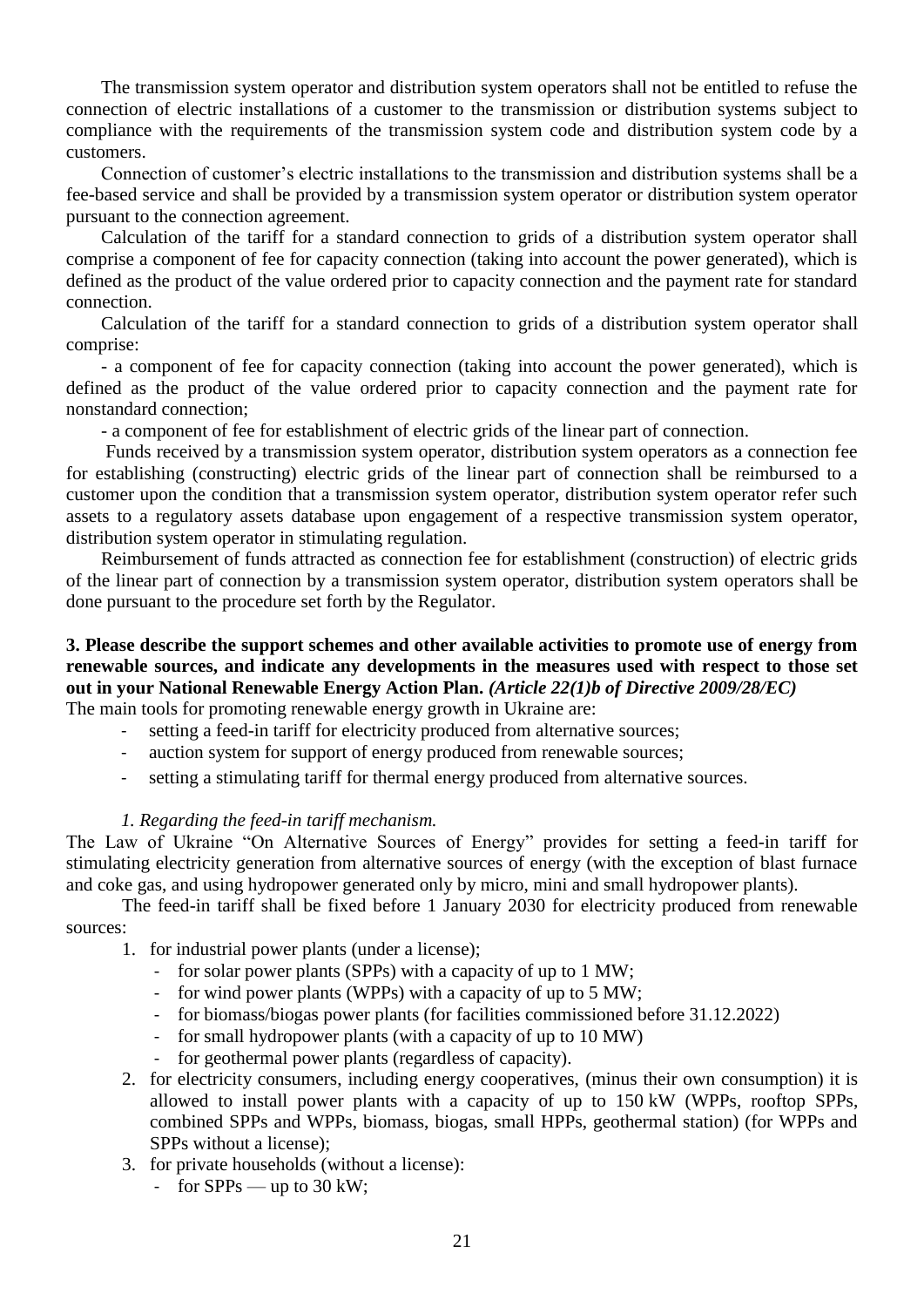- for  $WPPs$  — up to 50 kW;

- for combined SPPs and WPPs — up to 50 kW

The facilities commissioned since 2020 will benefit from a feed-in tariff until 2030. *The feed-in tariff is pegged to EUR exchange rate and is fixed in a national currency*

For industrial power plants commissioned before 2024, a premium for the use of equipment manufactured in Ukraine is set and will apply till 2030.

| A feed-in tariff premium                 |                                                                   |  |  |  |
|------------------------------------------|-------------------------------------------------------------------|--|--|--|
| The level of a feed-in tariff<br>premium | Compliance with the level of the use of Ukrainian<br>equipment, % |  |  |  |
|                                          | $30 - 50$                                                         |  |  |  |
|                                          | $50 - 70$                                                         |  |  |  |
| 20                                       | 70 and more                                                       |  |  |  |

# **Feed-in tariff rates €ct/kW·h (excluding VAT) according to the Law No. 810**

|                                  |                                                                                         |                                       |                                       | <b>Tariffs for commissioned facilities</b> |                                       |                            |
|----------------------------------|-----------------------------------------------------------------------------------------|---------------------------------------|---------------------------------------|--------------------------------------------|---------------------------------------|----------------------------|
| <b>Type of</b><br>power<br>plant | Power plant capacity and<br>other factors impacting<br>the feed-in tariff rate          | from<br>01.01.21<br>until<br>31.03.21 | from<br>01.04.21<br>until<br>31.12.21 | from<br>01.01.22<br>until<br>31.12.22      | from<br>01.01.23<br>until<br>31.12.24 | 01.01.25<br>to<br>31.12.29 |
|                                  | 600 kW or less                                                                          |                                       | 5.06                                  | 4.95                                       | 4.9                                   | 4.52                       |
| <b>WPPs</b>                      | More than 600 kW<br>less than 2000 kW                                                   |                                       | 5.92                                  | 5.82                                       | 5.71                                  | 5.28                       |
|                                  | 2000 kW or more                                                                         | 8.82                                  |                                       |                                            |                                       | 7.72                       |
|                                  | Ground-based power<br>plants rated for 1 MW or<br>less                                  | 10.61                                 |                                       | 10.23                                      | 9.87                                  | 9.51                       |
| <b>SPPs</b>                      | Ground-based power<br>plants rated for 1 to<br><b>75 MW</b>                             | 7.61                                  | 4.35                                  | 4.2                                        | 4.08                                  | 3.9                        |
|                                  | Ground-based power<br>plants rated for 75 MW or<br>more                                 | 4.35                                  |                                       | 4.2                                        | 4.08                                  | 3.9                        |
|                                  | Power plants on rooftops<br>and/or façades of houses,<br>buildings and<br>constructions | 11.85                                 |                                       | 11.47                                      | 11.04                                 | 10.66                      |
| Biopower<br>plants               | Biomass. Biogas is gas<br>from biomass                                                  | 12.39                                 |                                       |                                            | ---                                   |                            |
| Geothermal<br>power<br>plants    | Geothermal energy                                                                       | 13.52                                 |                                       | 12.01                                      |                                       |                            |
| <b>HPPs</b>                      | Micro hydroelectric power<br>stations<br>(rated for 200 kW or less                      |                                       | 15.72                                 |                                            |                                       | 13.95                      |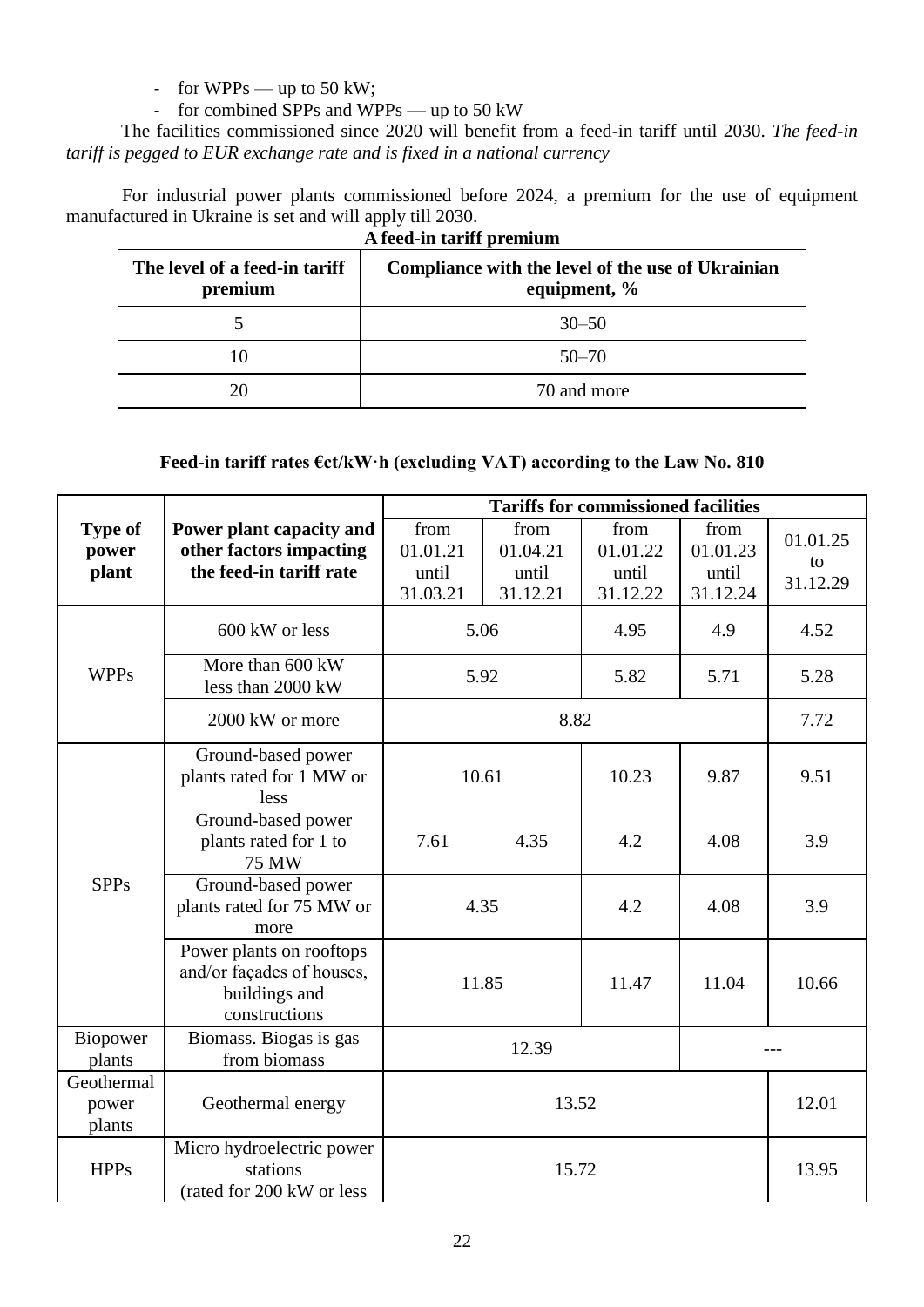|                                          | Mini hydroelectric power<br>stations<br>(rated for more than<br>200 kW but less than<br>1000 kW) | 12.55 | 11.15 |
|------------------------------------------|--------------------------------------------------------------------------------------------------|-------|-------|
|                                          | Small hydroelectric power<br>stations<br>(rated for 10000 kW or<br>less)                         | 9.42  | 8.35  |
| Private<br>households<br>power<br>plants | Solar power plants rated<br>for 30 kW or less                                                    | 16.26 | 14.49 |
|                                          | Wind power plants rated<br>for 50 kW or less                                                     | 10.45 | 9.32  |
|                                          | Combined solar power<br>plants and wind power<br>plants rated for 50 kW or<br>less               | 12.28 | 10.66 |

### **Feed-in tariff rates €ct/kW·h for electricity generated by generating installations of consumers, including energy cooperatives, the installed capacity of which does not exceed 150 kW**

|                                                         | Power plant capacity and other                                    | <b>Tariffs for commissioned facilities,</b><br>$\epsilon$ ct/kW $\cdot$ h |                      |  |
|---------------------------------------------------------|-------------------------------------------------------------------|---------------------------------------------------------------------------|----------------------|--|
| Type of power<br>plant                                  | factors impacting the feed-in<br>tariff rate                      | from<br>01.01.20 until<br>31.12.24                                        | 01.01.25 to 31.12.29 |  |
| <b>WPPs</b>                                             | up to $150 \text{ kW}$                                            | 10.45                                                                     | 9.32                 |  |
| <b>SPPs</b>                                             | rated for 150 kW or less, on<br>rooftops and/or façades of houses | 12.28                                                                     | 10.66                |  |
| Biomass and biogas                                      | up to $150 \text{ kW}$                                            | 12.39                                                                     |                      |  |
| Geothermal power<br>plants                              | up to $150 \text{ kW}$                                            | 13.52                                                                     | 12.01                |  |
| Combined solar<br>power plants and<br>wind power plants | up to $150 \text{ kW}$                                            | 12.28                                                                     | 10.66                |  |
| <b>Hydropower plants</b>                                | up to $150 \text{ kW}$                                            | 15.72                                                                     | 13.95                |  |

*2. Regarding the auction system.* 

On 25.04.2019, the Parliament adopted the Law of Ukraine No. 2712-VIII "On Amendments to Certain Laws of Ukraine on Ensuring Competitive Conditions for Electricity Production from Alternative Energy Sources", which provides for the transition to the auction system for promoting renewable electricity production.

At the same time, the Law of Ukraine No. 810-ІХ of 21.07.2020 "On Amendments to Certain Laws of Ukraine on Improving Conditions for Supporting Electricity Production from Alternative Energy Sources" made amendments in terms of improving the auction model of support.

The key provisions of the auction support system are:

- mandatory participation in the auction for SPPs  $\geq$ 1 MW and WPPs  $\geq$ 5 MW;
- auction winners gain state support for the sale of "green" energy for 20 years (PPA agreement) by concluding an appropriate agreement with a guaranteed buyer;
- holding auctions in the electronic trading system administered by the SoE "Prozorro. Sales"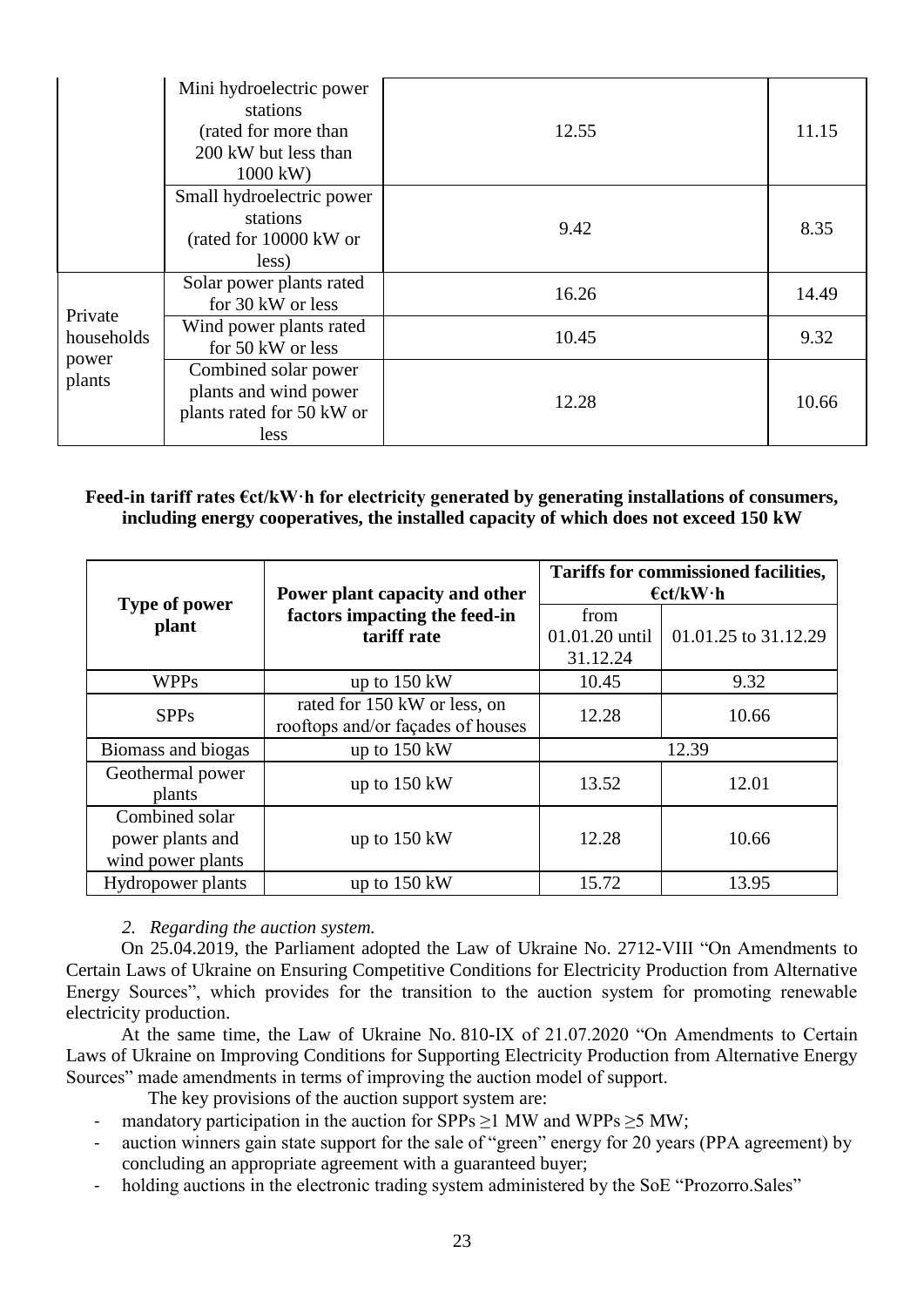- the Cabinet of Ministers of Ukraine sets the annual support quota and the schedule of auctions for the next year, as well as indicative forecast indicators of annual support quotas for 4 years following the next;
- holding auctions with separate technologies and, if necessary, technology-neutral auctions;
- holding auctions with defined land plots or rooftops and/or facades of buildings.

# *3. Regarding setting a stimulating tariff for thermal energy*

Aimed at stimulating heat generation from renewable sources of energy, the Verkhovna Rada of Ukraine adopted the Law of Ukraine No. 1959-VIII of 21.03.2017 "On Amendments to the Law of Ukraine "On heat supply" regarding stimulating thermal energy production from alternative sources of energy", which provides for setting a stimulating tariff for thermal energy from alternative sources. The tariff for thermal energy from alternative sources is fixed at the level of 90% of the acting tariff for thermal energy from gas (in case of its absence — at the level of an average weighted tariff for thermal energy produced from natural gas in the context of regions).

The average weighted tariffs are available at:<http://saee.gov.ua/uk/content/serednozvazheni-taryfy>

|                                                                                        | <i>raon 5.</i> Kenewable Energy Bupport Bystems in 2020                          |                                                |                                                | <b>Total</b>                           |  |
|----------------------------------------------------------------------------------------|----------------------------------------------------------------------------------|------------------------------------------------|------------------------------------------------|----------------------------------------|--|
| <b>Year of applying RES support systems</b><br>(2020)                                  |                                                                                  | <b>Energy</b><br>production<br>output,<br>ktoe | <b>Support</b><br>amount per<br>unit, $E$ /toe | support<br>amount<br>$(\epsilon$ ths)* |  |
|                                                                                        | 1. Total annual estimated amount of support in<br>electricity generation sector: | 942.6                                          | 1015                                           | 957,160                                |  |
|                                                                                        | a. Electricity generated from solar radiation                                    |                                                |                                                |                                        |  |
| <b>Instruments</b>                                                                     | Difference between the feed-in tariff<br>and the wholesale market price          | 513.4                                          | 1256                                           | 644,847                                |  |
|                                                                                        | Solar plant household — at feed-in<br>tariff                                     | 65                                             | 984                                            | 63,951                                 |  |
|                                                                                        | b. Electricity generated from wind                                               |                                                |                                                |                                        |  |
| Instruments<br>Difference between the feed-in tariff and<br>the wholesale market price |                                                                                  | 281.3                                          | 616                                            | 173,252                                |  |
|                                                                                        | c. Electricity generated from biomass                                            |                                                |                                                |                                        |  |
| <b>Instruments</b>                                                                     | Difference between the feed-in tariff<br>and the wholesale market price          | 24.4                                           | 1003                                           | 24,479                                 |  |
|                                                                                        | d. Electricity generated from biogas                                             |                                                |                                                |                                        |  |
| Instrument                                                                             | Difference between the feed-in tariff<br>and the wholesale market price          | 40.5                                           | 853                                            | 34,557                                 |  |
| e. Electricity generated by small hydropower                                           |                                                                                  |                                                |                                                |                                        |  |
| plants                                                                                 |                                                                                  | 18                                             | 893                                            |                                        |  |
| Instrument                                                                             | Difference between the feed-in tariff<br>and the wholesale market price          |                                                |                                                | 16,073                                 |  |

# *Table 3.* **Renewable Energy Support Systems in 2020**

The exchange average rate for 2020 was used for the calculations: EUR  $1 =$  UAH 30.79

**3.1. Please provide information on how supported electricity is allocated to end users for purposes of Article 3(6) of Directive 2003/54/EC.** *(Article 22(1)b of Directive 2009/28/EC)*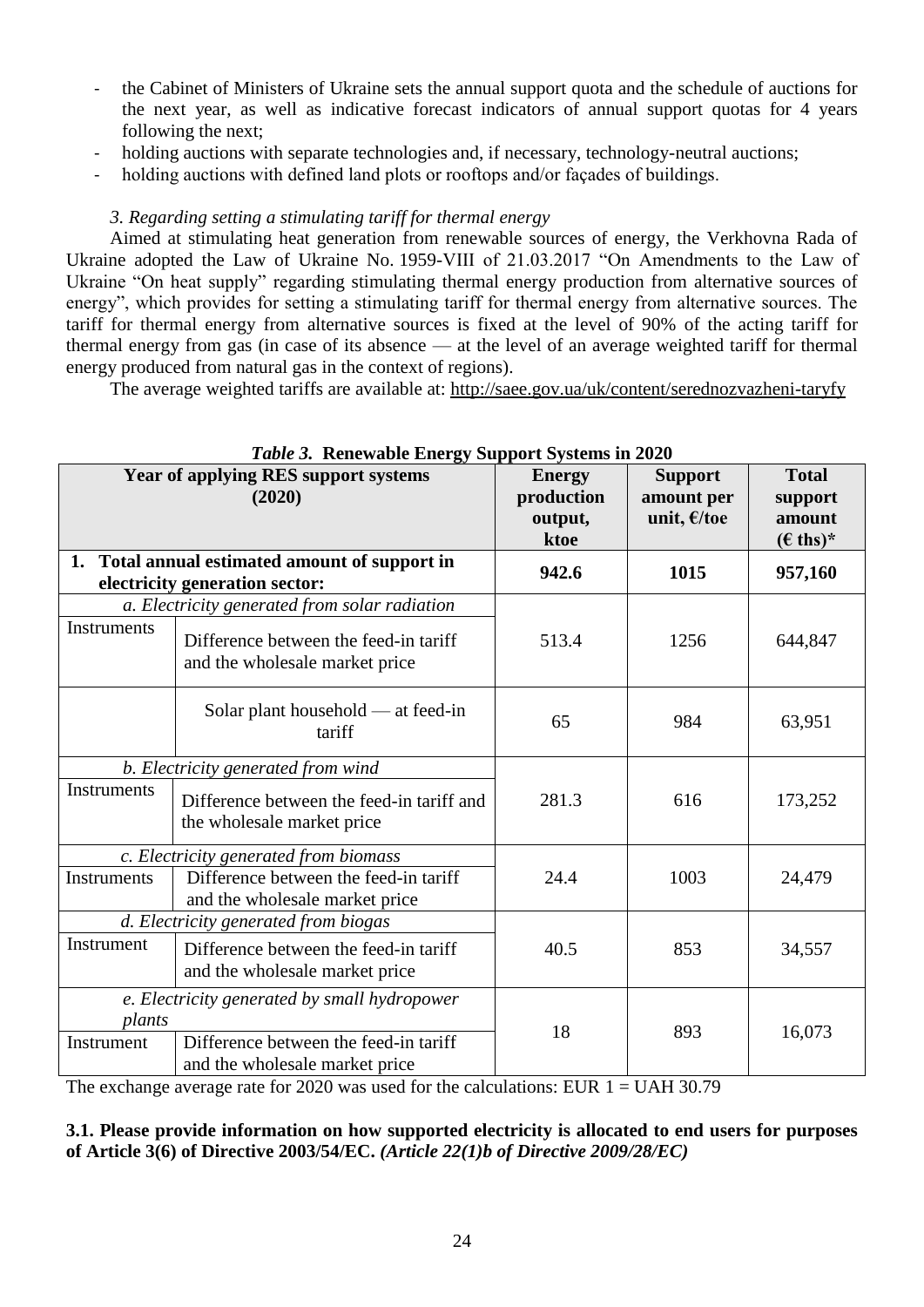## **4. Please provide information on the structure of the support schemes to take into account renewable energy applications that give additional benefits, but may also have higher costs, including biofuels made from wastes, residues, non-food cellulosic materials and lignocellulosic materials.** *(Article 22(1)c of Directive 2009/28/EC)*

Article 22(1)c of Directive 2009/28/EC states that support schemes for renewable energy applications that give additional benefits shall be provided if needed.

Currently, no such support schemes are being developed in Ukraine.

### **5. Please provide information on the functioning of the system of guarantees of origin for electricity generation and heating and cooling systems with the use of RES and the measures taken to ensure the reliability and protection of the system against fraud.** *(Article 22(1)d of Directive 2009/28/EC)*

The Resolution of the Cabinet of Ministers of Ukraine No. 771 of 24.07.13 approved the Procedure on issuance, use and termination of the guarantees of origin for electricity for economic entities generating electricity from alternative sources of energy.

At present, the State Agency on Energy Efficiency and Energy Saving is authorized to issue the guarantees of origin. However, it is lacking the technological capacity and funds for implementing an electronic register for keeping record of data on issuance, use and termination of guarantees, and has no control and supervisory powers for conducting relevant checks.

The entity responsible for performance of these functions will be appointed upon launch of the electricity market (pursuant to the Law of Ukraine "On the Electricity Market").

## **6. Please describe the developments in the preceding 2 years with regard to availability and use of biomass resources for energy purposes.** *(Article 22(1)g of Directive 2009/28/EC)*

*Tables 4 and 4a are offered to provide more detailed information as to biomass stock.*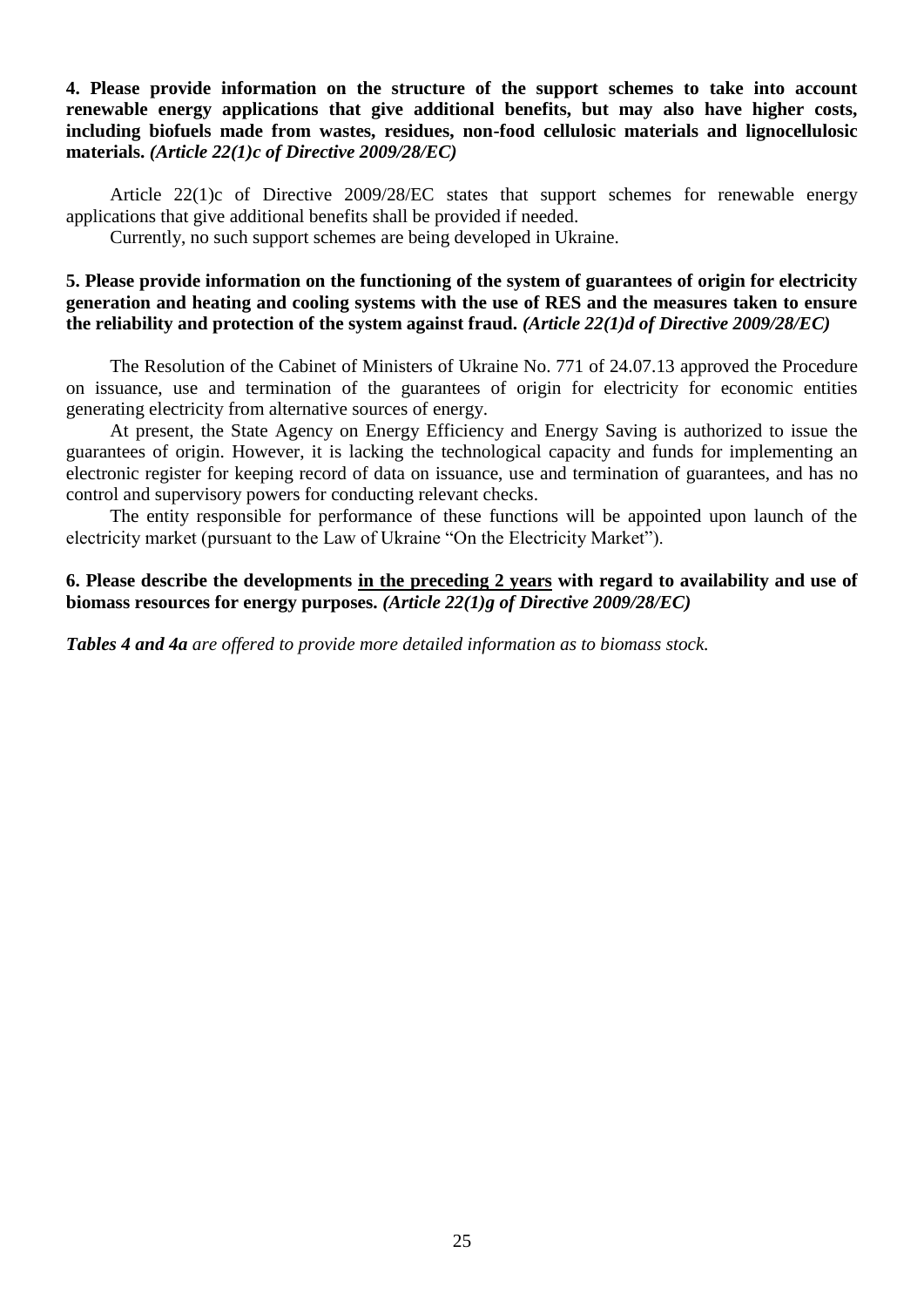*Table 4.* **Biomass supply for energy purposes** 

|                                                                                                                                                     | <b>Amount of domestic</b><br>raw materials $(*)$ |         | Primary energy in<br>domestic raw<br>materials (ktoe) |       | <b>Amount of raw</b><br>materials<br>imported from<br>the EU $(*)$ |      | <b>Primary</b><br>energy in the<br>amount of raw<br>materials<br>imported from<br>EU (ktoe) |      | <b>Amount of raw</b><br>materials<br>imported from<br>outside the EU<br>$(*)$ |      | <b>Primary energy</b><br>in the amount of<br>raw materials<br>imported from<br>outside the EU<br>(ktoe) |      |
|-----------------------------------------------------------------------------------------------------------------------------------------------------|--------------------------------------------------|---------|-------------------------------------------------------|-------|--------------------------------------------------------------------|------|---------------------------------------------------------------------------------------------|------|-------------------------------------------------------------------------------|------|---------------------------------------------------------------------------------------------------------|------|
|                                                                                                                                                     | 2019                                             | 2020    | 2019                                                  | 2020  | 2019                                                               | 2020 | 2019                                                                                        | 2020 | 2019                                                                          | 2020 | 2019                                                                                                    | 2020 |
| Supply of biomass for heating and electricity generation:                                                                                           |                                                  |         |                                                       |       |                                                                    |      |                                                                                             |      |                                                                               |      |                                                                                                         |      |
| Direct supply of wood biomass<br>from forests and other wooded<br>areas for generation of energy<br>(from logging, etc.)**<br>thousand cubic metres | 5,115.1                                          | 4,704.8 | 951.4                                                 | 875.1 |                                                                    |      |                                                                                             |      |                                                                               |      |                                                                                                         |      |
| a) timber logging — firewood<br>thousand cubic metres                                                                                               | 3,463.0                                          | 3,093.8 | 644.1                                                 | 575.4 |                                                                    |      |                                                                                             |      |                                                                               |      |                                                                                                         |      |
| b) forest product residues<br>thousand cubic metres                                                                                                 | 1,652.1                                          | 1,611.0 | 307.3                                                 | 299.6 |                                                                    |      |                                                                                             |      |                                                                               |      |                                                                                                         |      |
| Indirect supply of wood<br>biomass (residues and<br>byproducts of woodworking<br>industry, etc.)**<br>thousand cubic metres                         | 955.9                                            | 903.6   | 177.8                                                 | 168.1 |                                                                    |      |                                                                                             |      |                                                                               |      |                                                                                                         |      |
| Energy crops (grasses, etc.)<br>and short-cycle trees (specify)                                                                                     |                                                  |         |                                                       |       |                                                                    |      |                                                                                             |      |                                                                               |      |                                                                                                         |      |
| Byproducts of agriculture /<br>processed residues and<br>byproducts of fisheries**                                                                  |                                                  |         |                                                       |       |                                                                    |      |                                                                                             |      |                                                                               |      |                                                                                                         |      |
| a) Sunflower seed husks,<br>thousand tons<br>(for thermal energy)                                                                                   | 1,250                                            | 1,280   | 328.5                                                 | 336   |                                                                    |      |                                                                                             |      |                                                                               |      |                                                                                                         |      |
| b) Wheat straw,                                                                                                                                     | 30                                               | 12      | $\overline{7}$                                        | 3     | $\overline{a}$                                                     |      |                                                                                             |      |                                                                               |      |                                                                                                         |      |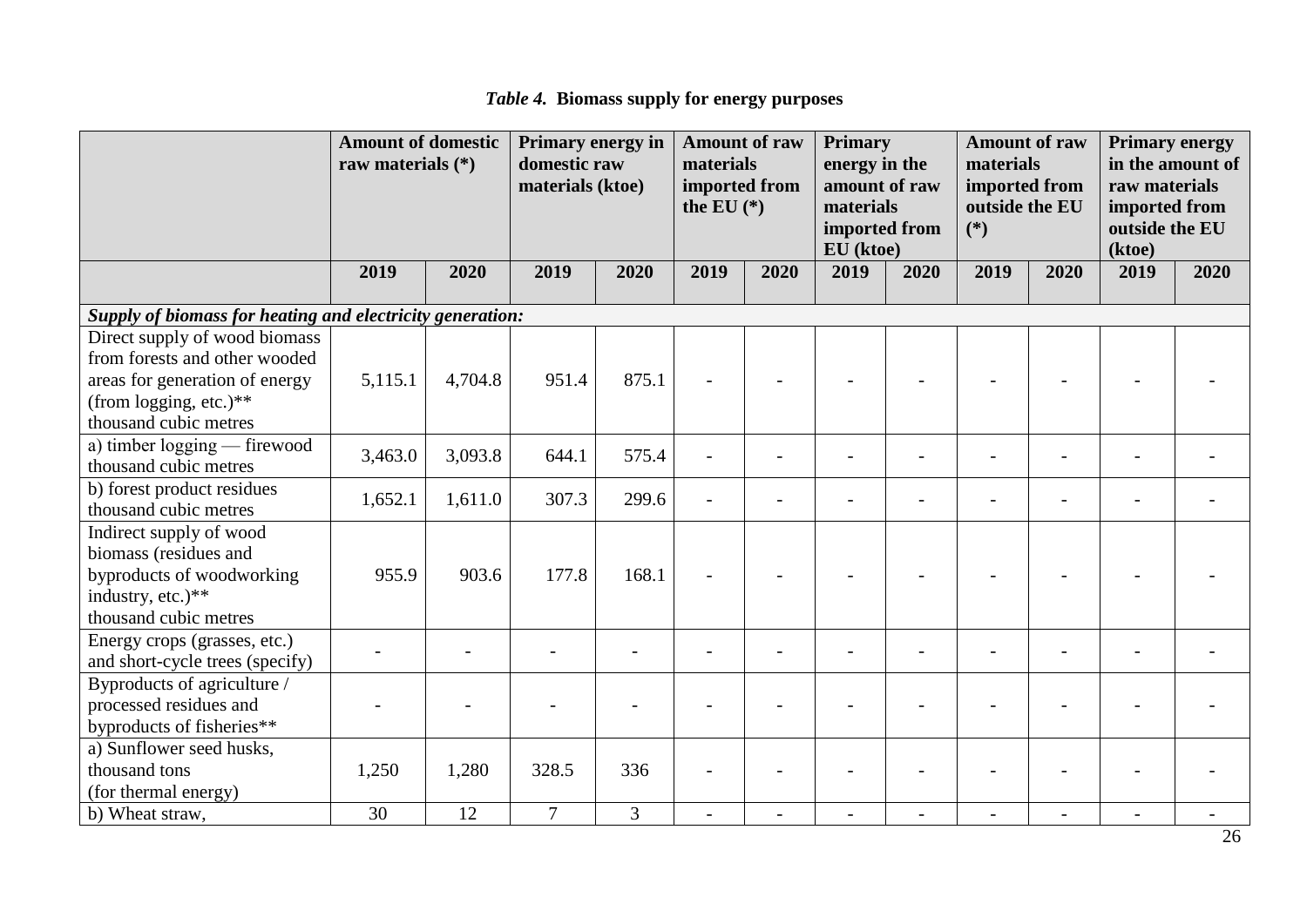| thousand tons<br>(for production of solid<br>biofuel)                                       |                          |  |  |  |  |  |  |  |  |                          |  |
|---------------------------------------------------------------------------------------------|--------------------------|--|--|--|--|--|--|--|--|--------------------------|--|
| Biomass from household                                                                      |                          |  |  |  |  |  |  |  |  |                          |  |
| waste, **                                                                                   |                          |  |  |  |  |  |  |  |  |                          |  |
| Animal and plant waste                                                                      | $\overline{\phantom{0}}$ |  |  |  |  |  |  |  |  | $\overline{\phantom{0}}$ |  |
| <b>Supply of biomass for transport:</b>                                                     |                          |  |  |  |  |  |  |  |  |                          |  |
| General hoed crops for biofuel<br>(specify main species)                                    |                          |  |  |  |  |  |  |  |  |                          |  |
| a) sugar beet (in production of<br>sugar and bioethanol from<br>molasses), thousand tons    |                          |  |  |  |  |  |  |  |  |                          |  |
| Energy crops (grasses, etc.)<br>and short-cycle trees for<br>biofuel (specify main species) |                          |  |  |  |  |  |  |  |  |                          |  |
| Other (specify)                                                                             |                          |  |  |  |  |  |  |  |  |                          |  |

\* The amount of raw materials to be specified, if possible, **in cubic metres for biomass from forestry** and in **tons for biomass from agricultural and fisheries, and biomass from waste.**

\*\* Designation of this biomass category should be understood according to Table 7 of Part 4.6.1. of Commission Decision C (2009) 5174 final on approving the template for National Renewable Energy Action Plans pursuant to Directive 2009/28/EC.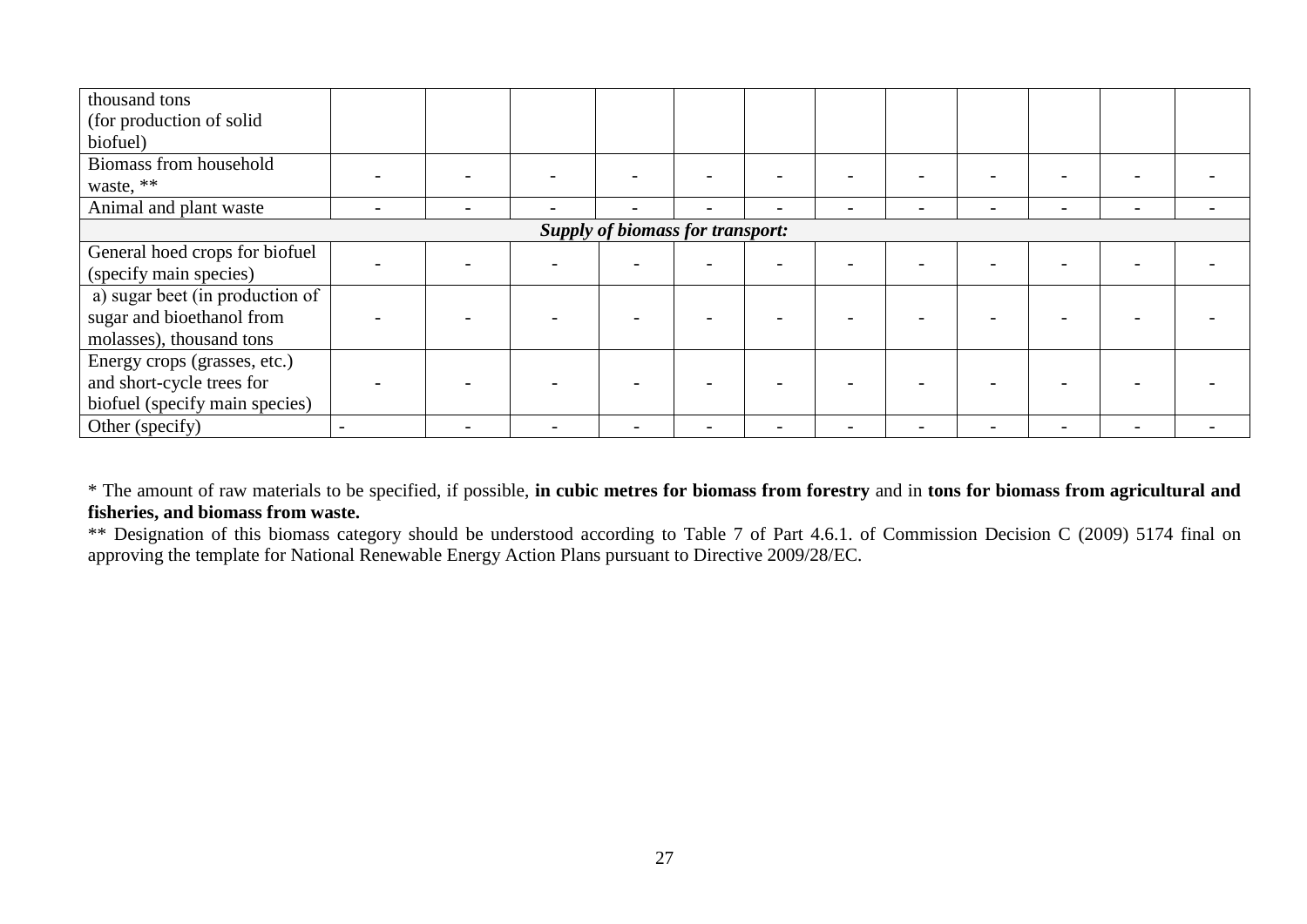|                                                            | Area (thousand ha) |          |  |  |  |
|------------------------------------------------------------|--------------------|----------|--|--|--|
| <b>Land use</b>                                            | 2019               | 2020     |  |  |  |
| 1. Land used for general crops (wheat, sugar beet, etc.)   | 14,164.3           | 14,288.7 |  |  |  |
| and oil crops (rape, sunflower, etc.). (Specify main       |                    |          |  |  |  |
| species)                                                   |                    |          |  |  |  |
| Sugar beet $(*)$ for production of biofuel                 |                    |          |  |  |  |
| $(Molasses - a byproduct in sugar beef processing, used)$  | 220.6              | 218.9    |  |  |  |
| for the production of bioethanol)                          |                    |          |  |  |  |
| Sunflower seeds $(*)$ for energy generation                |                    |          |  |  |  |
| (sunflower seed husks are used for generation of thermal   | 5,849.3            | 6,383.3  |  |  |  |
| energy for the needs of vegetable oil extraction           |                    |          |  |  |  |
| enterprises in agribusiness)                               |                    |          |  |  |  |
| Rapeseed                                                   | 1,285.4            | 1,115.2  |  |  |  |
| Wheat $(*)$ for energy generation                          |                    |          |  |  |  |
| (straw is used for the production of solid biofuels for    | 6,809              | 6,571.3  |  |  |  |
| generation of thermal energy)                              |                    |          |  |  |  |
| 2. Land planted with short-cycle trees (willow, poplar).   | 4.2                | 5.88     |  |  |  |
| (Specify main species)                                     |                    |          |  |  |  |
| Willow                                                     | 4.2                | 5.88     |  |  |  |
| 3. Land used for other energy crops, such as grasses (reed | 136.82             | 201.02   |  |  |  |
| canary grass, switch grass, silver grass), sorghum.        |                    |          |  |  |  |
| (Specify main species)                                     |                    |          |  |  |  |
| Silver grass                                               | 0.52               | 0.52     |  |  |  |
| Panicgrass                                                 | 89.9               | 150.5    |  |  |  |
| Sorghum                                                    | 46.4               | 50       |  |  |  |

*Table 4a.* **Current status of use of country's agricultural lands for cultivation of energy crops (thousand ha)**

*Note (\*) Listed in Table 4 are only the cultivation areas of crops, which have actually been used for cultivation of sunflower, sugar beet, and wheat, and their volumes (and/or of their waste and byproducts) used for the production of biofuel, electric and thermal energy are specified in Table 3.*

## *Regarding production volumes of liquid types of biofuel and volumes of biomass use in agribusiness*

#### *Regarding bioethanol production*

During the years of 2010-2018, the production of bioethanol and bioethanol-based components was launched at 9 agro-industrial enterprises: Naumivka, Haisyn, Zarubyntsi and Ivashky distilleries, Luzhany and Khorostkiv business sites of the SoE "Ukrspyrt", Bar distillery, Chervone food factory, Uzyn sugar plant SLC

Since 2015, pursuant to the Law of Ukraine No. 191-VIII of 12 February 2015 "On Amendments to Certain Legislative Acts of Ukraine on Simplification of Business Conditions (Deregulation)", the Law of Ukraine "On Amendments to Certain Laws of Ukraine concerning the Production and Use of Motor Fuels Containing Biocomponents", which established the mandatory use of bioethanol in the production of gasoline, has become invalid.

In 2018, bioethanol production was ensured only by 2 state-owned distilleries, bioethanol output constituted 22.6 thousand tons.

The total volume of sugar beet production in Ukraine in 2019 was 10284.5 thousand tons. Using the technological scheme for the production of sugar from sugar beet and the production of bioethanol from molasses, which is a by-product of sugar production, the production of alcohol or bioethanol can be calculated to be sufficient for the production of 96 thousand tons of bioethanol. However, due to the lack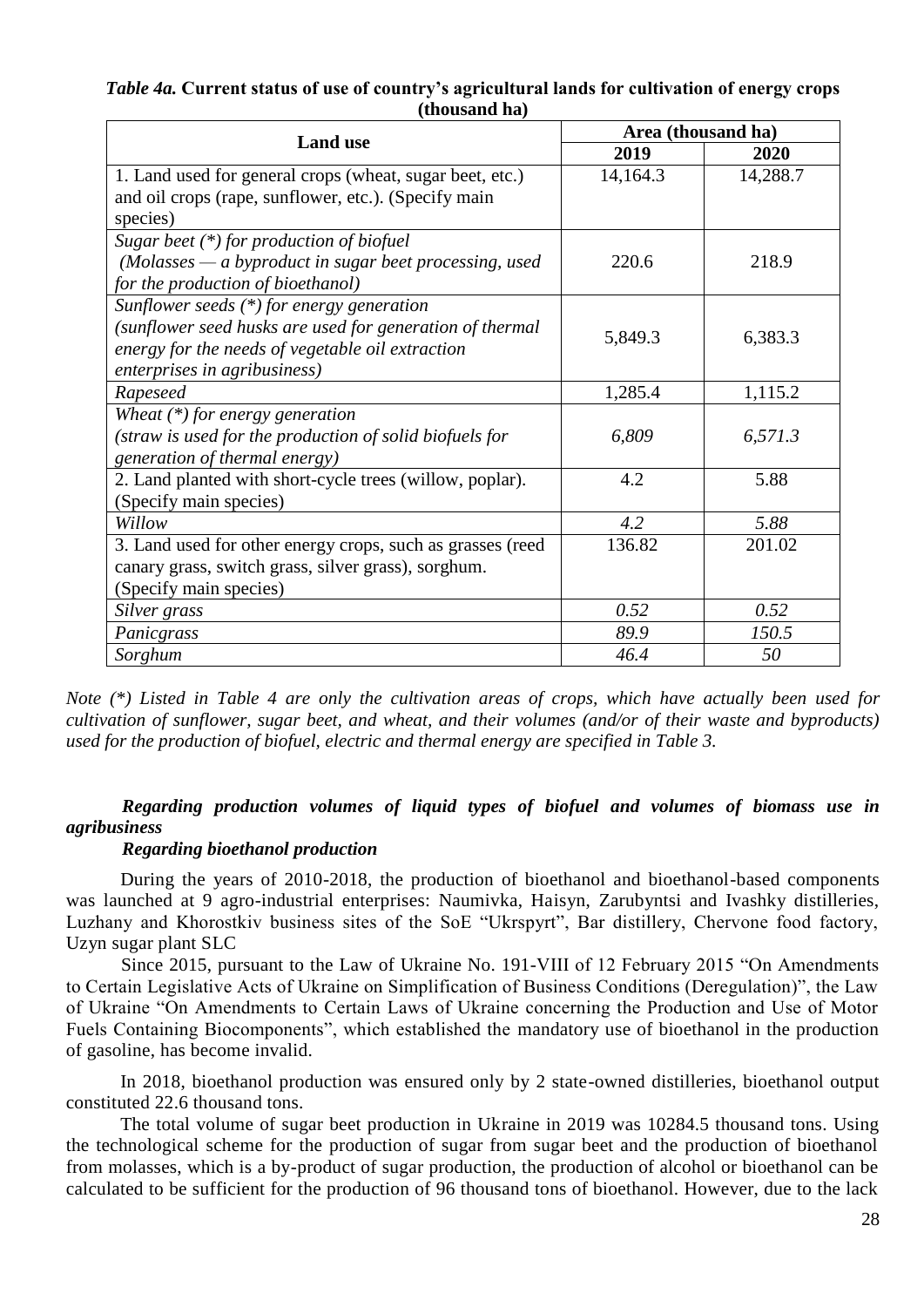of demand for bioethanol among producers of mixed petroleum products that used bioethanol as additives in the production of gasoline, bioethanol production has significantly decreased.

In particular, the SoE "Ukrspyrt" reported that the production of bioethanol in 2019 was not carried out by state-owned distilleries.

The legislation does not define the mandatory use of bioethanol in the production of mixed motor gasoline, and the lack of incentives for its use did not allow creating a domestic bioethanol market and fully using the capacity of state-owned distilleries for its production.

#### *Regarding biodiesel production*

In 2020, areas under winter and spring rapeseed cultivation in all categories (the basic raw material for biodiesel production) were 1085.1 thousand ha and harvested rapeseed crops were 24920.4 thousand cwt in Ukraine.

According to calculations: the oil content is 35%-48% of the seed weight, the estimated volume of biodiesel production from 1 ton of rapeseed is 0.33-0.38 tons of biodiesel.

The total volume of rapeseed production in Ukraine in 2020 was 2492 thousand tons, which is estimated to be enough to produce around 831 thousand tons of biodiesel (rapeseed oil methyl esters)

Most of the rapeseed is exported, because national enterprises are not able to produce biodiesel from rapeseed due to the lack of tax incentives.

During the last years, production of biodiesel in Ukraine was terminated, which resulted from introduction of excise. The excise on biodiesel was fixed at the level of EUR 106 per 1000 litres.

It should also be mentioned that pursuant to the Law of Ukraine No. 2628 "On Amendments to the Tax Code of Ukraine and Certain Other Legislative Acts of Ukraine on Improving the Administration and Revision of Rates of Some Taxes and Duties", new mechanisms for administering production and storage of fuel, including biodiesel, have been introduced.

Consequently, there are currently no incentives not only for producers, but also for consumers of biodiesel.

The Draft Law of Ukraine "On Amendments to Certain Legislative Acts of Ukraine regarding Mandatory Use of Liquid Biofuel (Biocomponents) by the Transport Sector" (registration No. 3356-d of 05.11.2020) was submitted to the Verkhovna Rada of Ukraine, the adoption of which will regulate the issue of stimulating the use of liquid biofuel.

#### *Regarding biogas use.*

In agribusiness, there are 10 operating biogas plants that process wastes from livestock, crop production and sugar industry. Most of these biogas plants operate periodically and not at full capacity.

The largest operating complex of biogas plants in Ukraine is a facility constructed by the Danish company "Danosha" on the basis of a pig farm in Ivano-Frankivsk oblast.

Currently, the introduction of biogas technologies is provided mainly by powerful agricultural companies of the agro-industrial complex that have their own resources.

The production of biogas from livestock waste is more complex than from vegetable feedstock, but it provides both the disposal and disinfection of manure, the production of organic fertilizers for the development of organic farming.

#### *Regarding solid biofuels*

More than 300 enterprises store and/or produce solid biofuels (including briquettes, pellets and other fuels) from forestry waste in the amount of up to 380 thousand tons annually.

Over the past 5 years, less and less pellets produced have been exported from Ukraine to the European Union, and are instead used on the territory of Ukraine. Thus, the share of domestic consumption of solid biofuels is constantly increasing and in 2019 amounted to more than 50%.

Most enterprises of the oilseed industry featured a transition from steam boilers to burning husks. About 650 thousand tons of husks are burned annually saving up to 360 million m3 of natural gas. In the total structure of energy consumption of oilseed enterprises, the use of sunflower husks equals to 50%.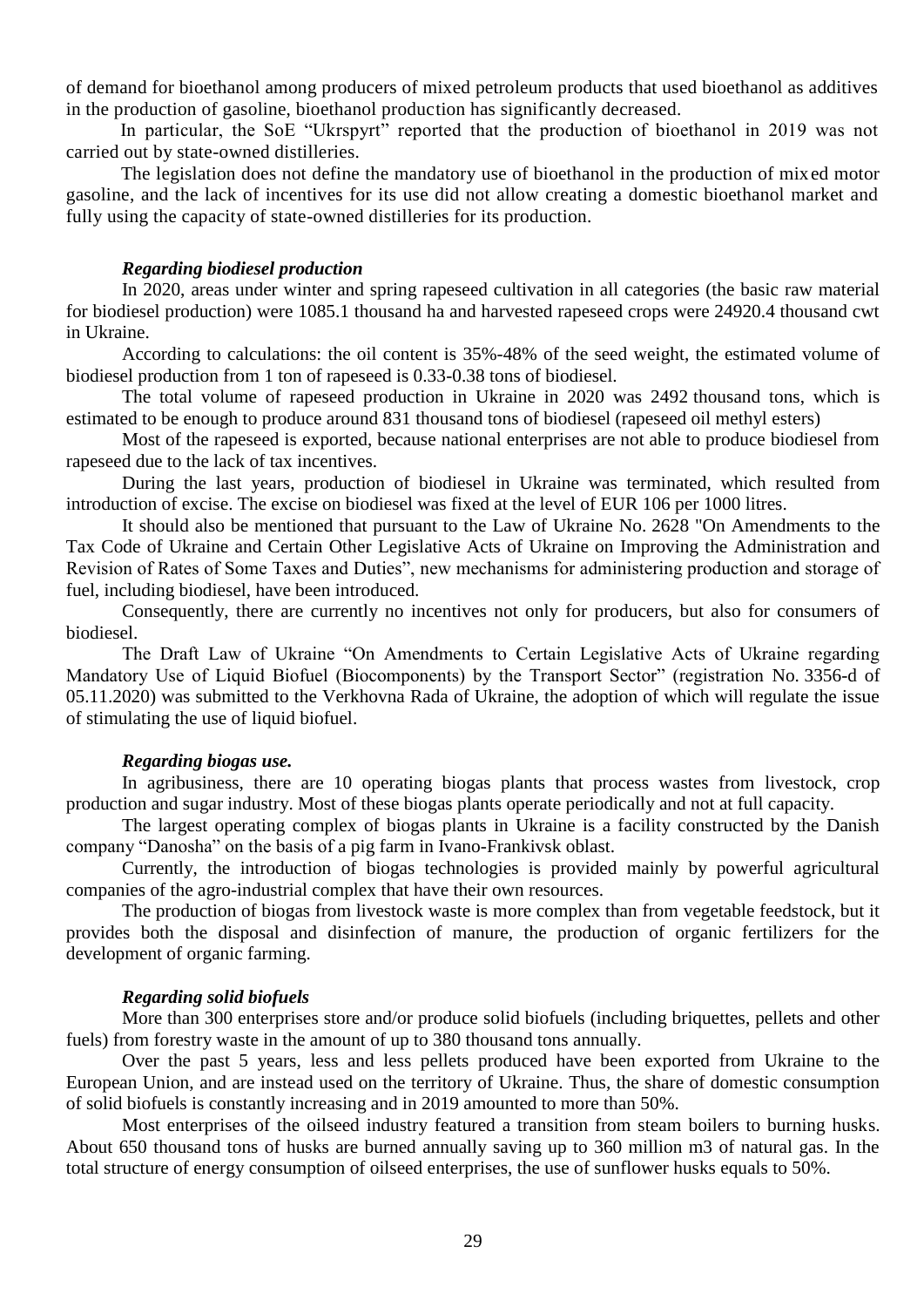In recent years, the production of solid biofuels from straw has begun to expand. The production of straw pellets is mainly carried out by low-capacity enterprises, which are equipped with straw pelletizing lines (or straw together with husks or wood) with a capacity of 600-2000 tons per year.

Currently, significant logistics costs reduce the competitiveness of straw pellet production, but in future this type of production may become promising, given the significant amount of raw materials available (straw and other types of agricultural production).

For further development of bioenergy, it is planned to increase areas for growing energy crops (such as energy willow, silver grass, switch grass, sweet sorghum).

During the period of 2012-2020, the total area of technical willow, silver grass plantations increased from 100 to 5880 ha.

**7. Please provide information on changes in commodity prices and land use within your Contracting Party during the preceding 2 years, associated with the increased use of biomass and other forms of energy from renewable sources. If available, provide references to the relevant documentation on this impact in your country.** *(Article 22(1)h of Directive 2009/28/EC)*

*When evaluating the impact on commodity prices, include at least the following commodities: general food and fodder crops, energy wood, pellets.*

#### **According to data provided by the State Forest Resources Agency of Ukraine**

In 2020, enterprises that used or owned forests in Ukraine harvested 17.8 million cubic metres of timber from all types of logging.

Volume of merchantable wood harvested in Ukraine is 16.8 million cubic metres, including 15.2 million cubic metres in the forests of the State Forest Resources Agency.

Within the scope of final felling, 7.1 million cubic metres of merchantable wood were harvested (at the State Forest Resources Agency — 6.3 million cubic metres).

Within the scope of final felling, forest management scope did not exceed the calculated felling rate which, as of the year of 2020, constituted 10.0 million cubic metres (at the State Forest Resources Agency — 8.4 million cubic metres).

Annual volume of timber which may be used for energy purposes in the forests of the State Forest Resources Agency equals to 5.6 million cubic metres, including:

- non-merchantable wood — 1.6 million cubic metres;

- fuel wood — 3.1 million cubic metres;

- wood processing residues — 0.9 thousand cubic metres;

Given the growth of heat and power facilities towards the increased use of biomass, the free resource of energy wood is reducing.

The free resource of energy wood proposed by enterprises of the State Forest Resources Agency in the domestic market and can be included to the energy balance of Ukraine constitutes about 1.9 million cubic metres, including:

- non-merchantable wood (forest harvest residues) — 1.5 million cubic metres;

- fuel wood (transitional residues) — 0.4 million cubic metres;

In view of the above, principles of sustained management and expanded forest reproduction are applied to forestry, while the increased use of biomass does not lead to changes in land use.

# **8. Please describe the development and share of biofuels made from wastes, residues, non-food cellulosic materials and lignocellulosic materials.** *(Article 22(1)i of Directive 2009/28/EC)*

| Table 5. Biofuel production and consumption under Art. 21(2) (ktoe) |                                  |  |  |
|---------------------------------------------------------------------|----------------------------------|--|--|
|                                                                     | $P'$ $P$ $I$ $I$ $A$ $A$ $A$ $A$ |  |  |

| Biofuel under Art. $21(2)^6$         | $2014 \mid 2015$ |  |
|--------------------------------------|------------------|--|
| Production — type $X$ fuel (specify) |                  |  |
| Consumption — type X fuel (specify)  |                  |  |

 $\overline{a}$ <sup>6</sup> Biofuels made from wastes, residues, non-food cellulosic materials and lignocellulosic materials.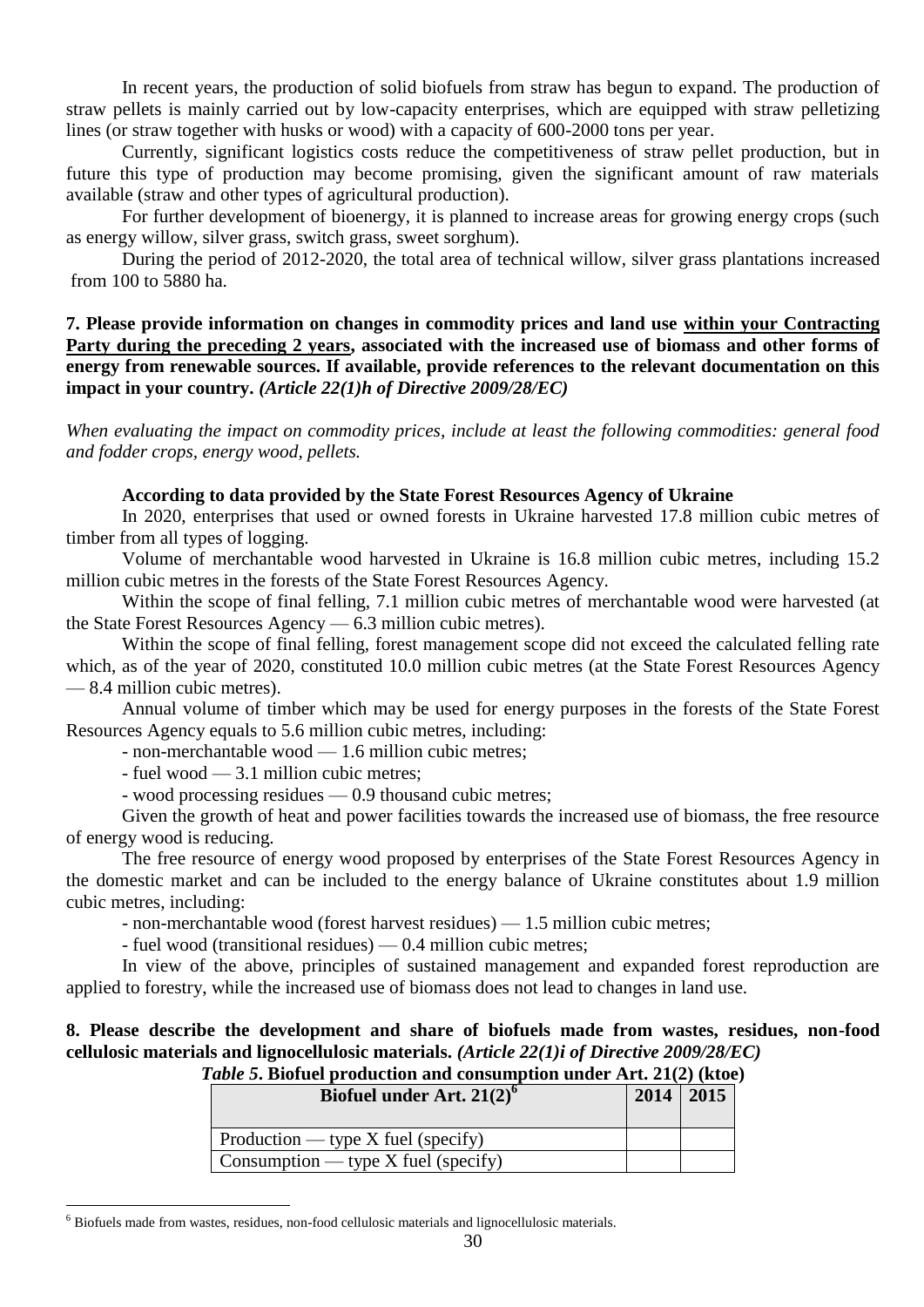| Total production output of biofuel under Art. 21.2    |  |
|-------------------------------------------------------|--|
| Total consumption of biofuel under Art. 21.2          |  |
| Share of fuel under Art. 21.2 in the total RES volume |  |
| in the transport sector, %                            |  |

**9. Please provide information on the estimated impact of the production of biofuels and bioliquids on biodiversity, water resources, water quality and soil quality in your country in the preceding 2 years.** Please provide information on how this impact was evaluated, giving references to relevant documents on this impact in your country. *(Article 22(1)j of Directive 2009/28/EC)*

In 2020, the overall scope of activities and works dedicated to forest reproduction in Ukraine was conducted on an area of 44,8 thousand ha.

Forestry enterprises belonging to the sphere of the State Forest Resources Agency management ensure compliance with the principles of sustainable forest management and expanded forest reproduction, which in their turn aim to protect biodiversity and natural biogeocenosis.

The National Forest Resources Agency's enterprises rehabilitated forests on an area of 39.3 thousand ha, including 26.7 thousand ha of forest crops and a natural regeneration over an area of 12.6 thousand ha. They have also planted 2.1 thousand ha of new forests.

In order to ensure highly productive plantations in the forest nurseries of forest enterprises, 231.9 million pieces of standard planting material have been grown.

The area of forests created in 2020 is 1.1 times greater than that of the clear cutting in 2019.

The sustainable growing of raw materials and biomass production meet the stability criteria for biofuels.

#### **According to data provided by the Ministry of Agrarian Policy and Food of Ukraine**

Article 17 of Directive 2009/28/EC of the European Parliament and of the Council of 23 April 2009 on the promotion of the use of energy from renewable sources (hereinafter — Directive 2009/28/EC) defines basic sustainability criteria for biomass used for production of biofuel liquids for transport, or generation of thermal and electric energy, envisaging protection of areas with high biodiversity value and lands with high carbon stock (e.g., peatlands, grasslands, wetlands).

The current Ukrainian legislation provides for the protection of areas with high biodiversity value and lands with high carbon stock (e.g., peatlands, grasslands, wetlands).

In particular, the Land Code of Ukraine, the Laws of Ukraine "On Land Protection", "On Environmental Protection", "On the Nature Reserve Fund of Ukraine", "On Flora", "On Fauna", and the Water Code of Ukraine prohibit the misuse of land with high biodiversity value, peatlands, grasslands, wetlands.

In accordance with Article 23 of the Land Code, lands used for cultivation of agricultural products (including raw materials for production of biofuels) are used for agricultural purposes and are determined based on data from the state land cadastre. At the same time, the owners or users use agricultural land plots exclusively within requirements to the land use of a certain type of use established by Articles 31, 33-37 of the Code.

Thus, the main requirements of Directive 2009/28/EC regarding fulfilment of sustainability criteria are governed by the Ukrainian legislation.

#### **10. Please provide net reduction in greenhouse gas emissions due to the use of energy from renewable sources.** *(Article 22(1)k of Directive 2009/28/EC)*

*For calculating net reduction in greenhouse gas emissions due to the use of energy from renewable sources, the following methodology is proposed:*

- *For biofuels: pursuant to Article 22(2) of Directive 2009/28/EC.*
- *For electricity and thermal energy, it is proposed to use the EU indicators of comparison of fossil fuels for electricity and thermal energy, as indicated in the report on requirements with regard to*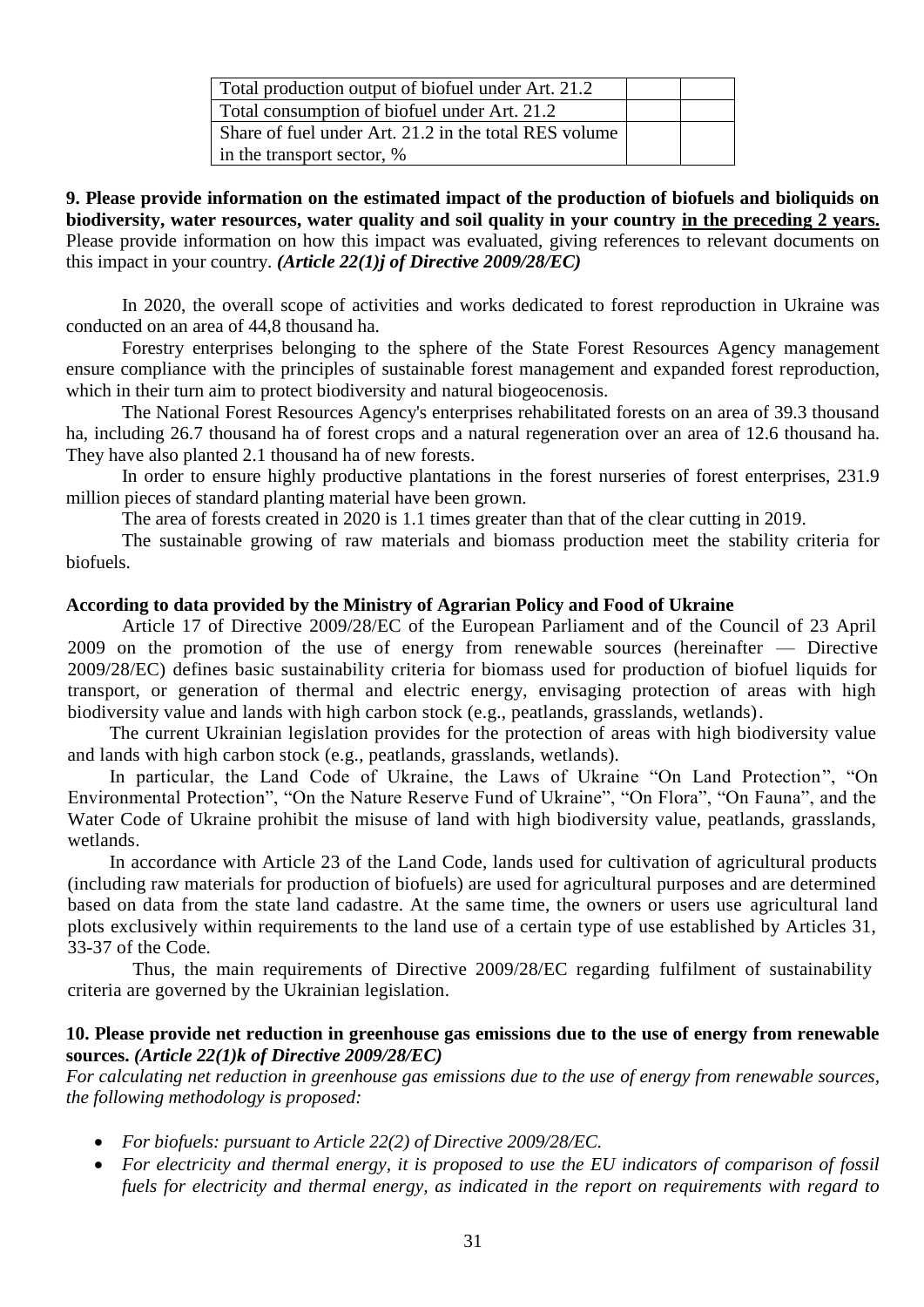*sustainable use of solid and gaseous sources of biomass in electric power generation, heating and cooling systems, if more recent evaluations are unavailable.*

*If the Contracting Party decides against using the proposed methodology for evaluating the net reduction in greenhouse gas emissions, please describe any other methodology used for evaluating this reduction.*

## *Table 6***. Estimated greenhouse gas emission reduction due to use of energy from renewable sources (tons of CO2 equivalent)**

| <b>Environmental aspects</b>                                                                                      | 2016 | 2017 |
|-------------------------------------------------------------------------------------------------------------------|------|------|
| Total estimated net greenhouse gas emission reduction due to use of<br>energy from renewable sources              |      |      |
| - Estimated net greenhouse gas emission reduction due to use of<br>electricity from RES                           |      |      |
| - Estimated net greenhouse gas emission reduction due to use of energy<br>from RES in heating and cooling systems |      |      |
| - Estimated net greenhouse gas emission reduction due to use of energy<br>from RES in the transport sector        |      |      |

**11. Please specify (for the preceding 2 years) and estimate (for subsequent years until 2020) any excess/deficit production of energy from renewable sources compared to the indicative trajectory, which could be transferred to other Contracting Parties and (or) to third parties or imported from other Contracting Parties and (or) third parties, as well as the estimated potential for joint projects, until 2020.** *(Article 22(1)l, m of Directive 2009/28/EC)*

*Table 7.* **The actual and estimated excess and (or) deficit (-) in the production of energy from renewable sources compared to the indicative trajectory, which could be transferred to other Contracting Parties, Member States, and (or) Third Parties, or imported from other Contracting Parties, Member States, and (or) Third Parties in [***Contracting Party***] (ktoe)**

|                                 | 2014 | 2015 | 2016 | 2017 | 2018 | 2019 | 2020 |
|---------------------------------|------|------|------|------|------|------|------|
| The actual/estimated excess or  |      |      |      |      |      |      |      |
| deficit production (with break- |      |      |      |      |      |      |      |
| down by type of energy from     |      |      |      |      |      |      |      |
| renewable sources and by        |      |      |      |      |      |      |      |
| origin/import/export purpose)   |      |      |      |      |      |      |      |

**11.1. Please provide the data on statistical transfers, joint projects, and decision-making rules with regard to joint support systems.** If the Contracting Party decides to implement Article 8 and (or) Article 9 of the Resolution of the Council of Ministers, it should inform about the measures taken for the conduct of an independent external audit pursuant to Article 13 of the Resolution of the Council of Ministers.

The National Renewable Energy Action Plan until 2020 makes no provisions for statistical transfers of energy from renewable sources.

### **12. Please provide information on how the share of biodegradable waste in waste used for producing energy has been estimated, and what steps have been taken to improve and verify such estimates.** *(Article 22(1)n of Directive 2009/28/EC)*

*Let us note that in the first progress report (for 2014) the Contracting Parties are requested to outline their intentions with regard to the questions presented in Article 22(3a-c). Also, we ask the Contracting Parties to provide any other information regarded as relevant for the specific situation of renewable energy development in each of the Contracting Parties.*